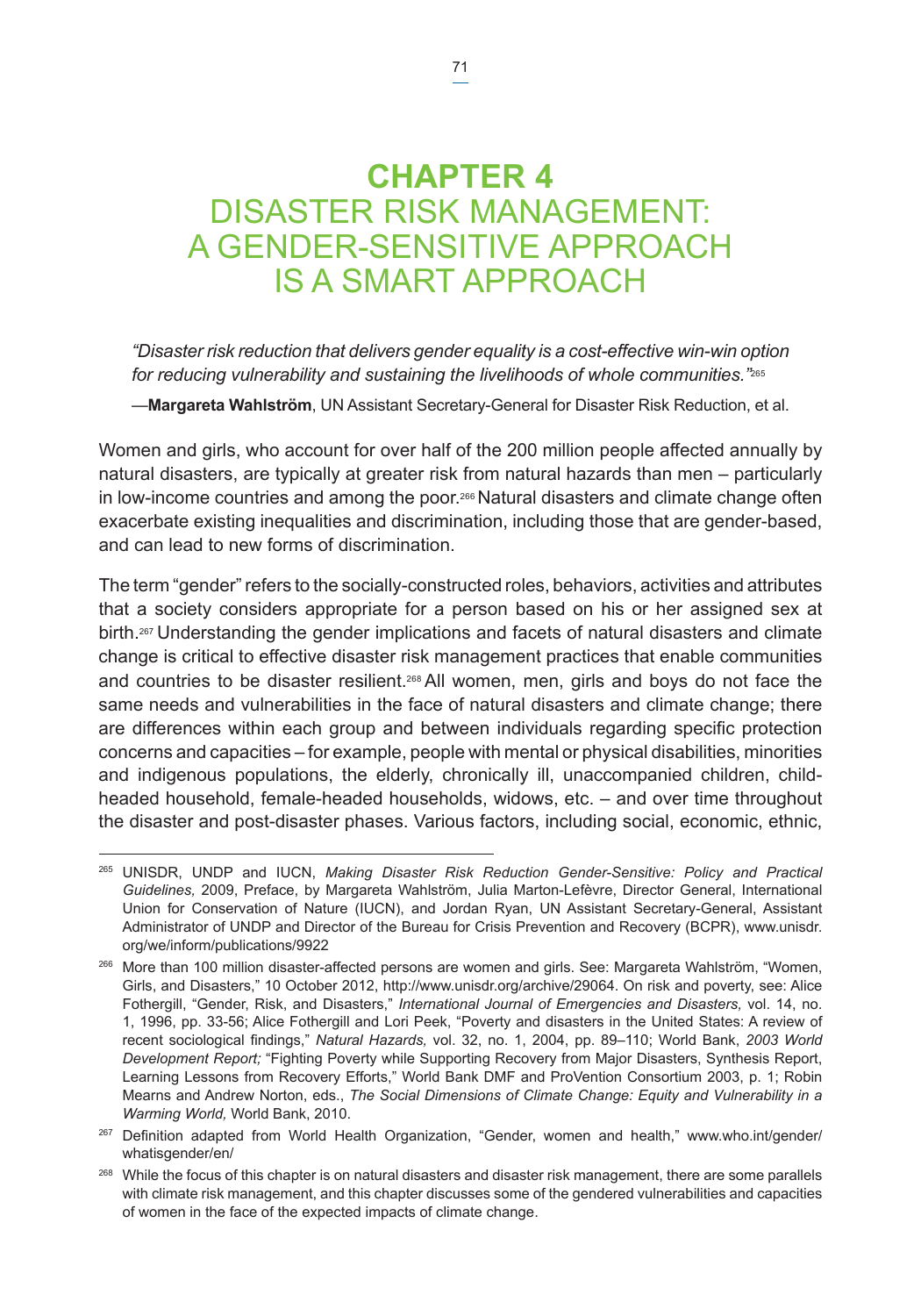cultural and physiological factors, affect not only the ways that disasters impact women, men, girls and boys, but also their coping strategies and their participation in prevention, relief, recovery and reconstruction processes.

Women play significant roles in all stages of disaster and climate risk management; they are often at the frontline as responders and bring valuable resources to disaster and climate risk reduction and recovery.269 However, the important roles or potential roles women take on are often not recognized, and women themselves "are largely marginalized in the development of DRR policy and decision-making processes and their voices go unheard."270 Yet, in most crisis situations, women and children account for the majority of those affected (e.g., more than 75 percent of those displaced by natural disasters, and typically 70 to 80 percent of those needing assistance in emergency situations).<sup>271</sup> Moreover, global pressures of urbanization have particular implications for men and women in both urban and rural communities. As the frequency and severity of hydro-meteorological hazards due to climate change are predicted to increase, it is important to understand the relationship between gender and disasters.<sup>272</sup>

Women serve their communities as leaders in ways that often go unrecognized by national governments and international organizations. While they may not hold positions of visible political leadership (for example, as mayors), women are key to a society's social fabric and hence, its capacity for resilience. They shape behavior and transmit culture and knowledge through kin and social networks, which are critical to risk prevention and response efforts. They help to rebuild their communities after disasters strike. Women often serve as teachers, nurses and social workers and as such are well-placed to assess community needs and implement disaster relief and recovery programs. Women's leadership in civil society organizations can provide the potential for their participation in more formal processes of DRR, response and recovery efforts.273

In addition, it is important to note the important economic role women play, and how disasters and climate change can impact their economic well-being and that of their

<sup>&</sup>lt;sup>269</sup> See for example: Elaine Enarsson, "Promoting Social Justice in Disaster Reconstruction: Guidelines for Gender-Sensitive and Community-Based Planning," in K.R. Gupta, ed., *Urban Development Debates in the New Millennium* (New Delhi, India: Atlantic Publishers and Distributors, 2005), pp. 25-33, and World Bank, *Gender and Climate Change: Three Things You Should Know,* 2011, p. 7, [http://siteresources.worldbank.org/EXTSOCIALDEVEL-](http://siteresources.worldbank.org/EXTSOCIALDEVELOPMENT/Resources/244362-1232059926563/5747581-1239131985528/5999762-1321989469080/Gender-Climate-Change.pdf)[OPMENT/Resources/244362-1232059926563/5747581-1239131985528/5999762-1321989469080/Gen](http://siteresources.worldbank.org/EXTSOCIALDEVELOPMENT/Resources/244362-1232059926563/5747581-1239131985528/5999762-1321989469080/Gender-Climate-Change.pdf)[der-Climate-Change.pdf](http://siteresources.worldbank.org/EXTSOCIALDEVELOPMENT/Resources/244362-1232059926563/5747581-1239131985528/5999762-1321989469080/Gender-Climate-Change.pdf)

<sup>270</sup> UNISDR, UNDP and IUCN, *Making Disaster Risk Reduction Gender-Sensitive: Policy and Practical Guidelines,* 2009, p. 24.

<sup>&</sup>lt;sup>271</sup> These figures reflect the typical demographic percentage of populations in developing countries. Chew and Badras, "Caught in the Storm: The Impact of Natural Disasters on Women, Global Fund for Women," 2005, p. 4, <www.globalfundforwomen.org/storage/images/stories/downloads/disaster><-report.pdf>. Lorena Aguilar, *Climate Change and Disaster Mitigation,* International Union for Conservation of Nature, 2004,<www.fire.uni>[freiburg.de/Manag/gender](-freiburg.de/Manag/gender)%20docs[/DRR-Climate-Change-Gender-IUCN-2009.pdf](DRR-Climate-Change-Gender-IUCN-2009.pdf)

<sup>272</sup> See for example: Intergovernmental Panel on Climate Change (IPCC), *Special Report on Managing the Risks of Extreme Events and Disasters to Advance Climate Change Adaptation (SREX),* November 2011, [www.ipcc.](www.ipcc.ch/publications_and_data/publications_and_data_reports.shtml) [ch/publications\\_and\\_data/publications\\_and\\_data\\_reports.shtml](www.ipcc.ch/publications_and_data/publications_and_data_reports.shtml)

<sup>&</sup>lt;sup>273</sup> In another context, research found that women's groups played important roles in at least some peace processes even though women were not officially at the 'negotiating table.' See: Brookings-Bern Project on internal Displacement, *Addressing Internal Displacement in Peace Processes, Peace Agreements and Peace-Building,* September 2007, <www.brookings.edu/idp>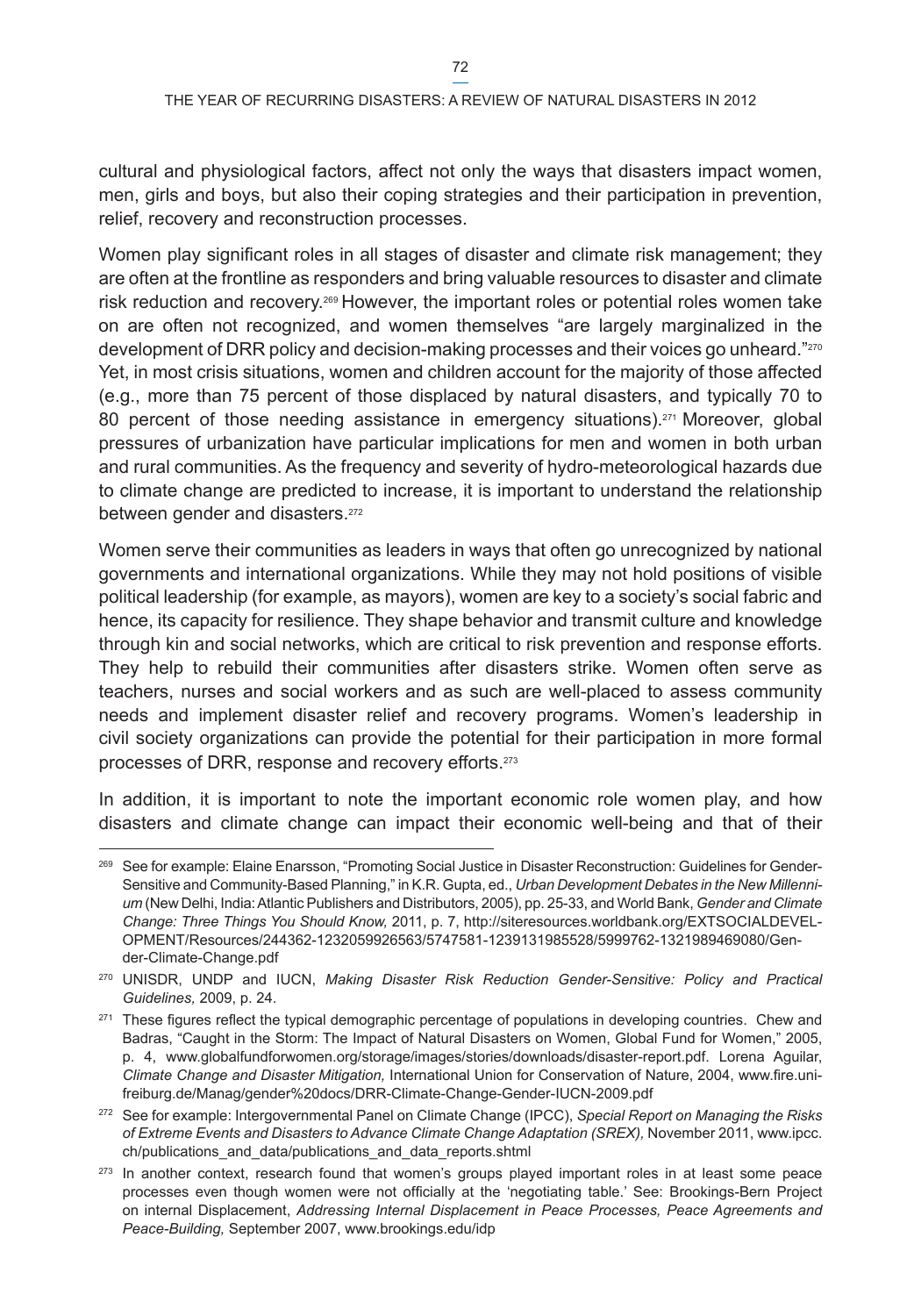families.274 Even though women often face inequitable access to control over resources and income generation opportunities, disaster and climate risk management must take into account the important economic contributions of women and how they are, or might be, affected by disasters. As a United Nations Environment Programme study explains:

"Women play a critical role in agricultural and pastoral livelihoods, often bearing significant responsibility for managing critical productive resources such as land, water, livestock, biodiversity, fodder, fuel, and food. They also contribute work and energy towards income generation and carry out a disproportional amount of daily labour compared to men in household and community spheres, such as cooking, cleaning, child care, care of older or sick family members, providing work for collective projects and during weddings, funerals and other cultural ceremonies."275

Gender dimensions of natural disasters have gained increasing recognition at the international level since the 1990s.276 Initial strategies for disaster risk reduction developed for the 19902000 International Decade for Natural Disaster Reduction failed to include specific gender components. However, much progress has since been made to mainstream gender in disaster risk reduction (DRR) policies and programs, particularly since 2001, due to the engagement of UNDP, UNISDR and other UN agencies – such as UNIFEM, the UN Commission on the Status of Women – international financial organizations and regional and civil society organizations.<sup>277</sup> Gender is a cross-cutting principle of the Hyogo Framework for Action 2000-2015: on Building Resilience of Nations and Communities to Disaster, which states that: "A gender perspective should be integrated into all disaster risk management policies, plans and decision making processes, including those related to risk assessment, early warning, information management and education and training." In addition, the Beijing Agenda for Global Action on Gender-Sensitive Disaster Risk Reduction (2009), adopted following the twenty-third special session of the General Assembly, entitled "Women 2000: Gender equality, development and peace for the twenty-first century," calls for gender-sensitive approaches to disaster prevention, mitigation and recovery strategies and natural disaster assistance.<sup>278</sup>

<sup>&</sup>lt;sup>274</sup> On climate change impacts, see further the below section: "Understanding Gender-Based Vulnerabilities."

<sup>275</sup> Christian Nellemann et al., (eds.), *Women at the Frontline of Climate Change: Gender Risks and Hopes.* A Rapid Response Assessment, United Nations Environment Programme, GRID-Arendal, 2011, p. 29, <www.unep.org>

<sup>&</sup>lt;sup>276</sup> See for example: the various examples from the 1990s in World Health Organization, "Gender and Health in Disasters," 2000, [www.who.int/gender/other\\_health/en/genderdisasters.pdf](www.who.int/gender/other_health/en/genderdisasters.pdf); Shrader, E. and Delaney, P., "Gender and Post-Disaster Reconstruction: The Case of Hurricane Mitch in Honduras and Nicaragua," World Bank Draft Report (January 2000); Eric Neumayer and Thomas Plümper, "The Gendered Nature of Natural Disasters: The Impact of Catastrophic Events on the Gender Gap in Life Expectancy, 1981–2002," *Annals of the Association of American Geographers,* vol. 97, iss. 3, 2007, pp. 551–566; Elaine Enarson, "Surviving Domestic Violence and Disasters," Elaine Enarson, "Gender and Natural Disasters" IPCRR Working Paper no.1., International Labour Organization (Sept 2000), [www.ilo.org/public/english/employment/recon/crisis/](www.ilo.org/public/english/employment/recon/crisis/publ/index.htm) [publ/index.htm](www.ilo.org/public/english/employment/recon/crisis/publ/index.htm); "The Role of Women in Disasters," Disaster Preparedness in the Americas 34 (Apr 1998), Pan-American Health Organization, available at: <www.vdl-bvd.desastres.net>; Wiest, R. J. Mocellín and D. Thandiwe Motsisi, "El papel de la mujer en la etapa de reconstrucción y desarrollo" Desastres y Sociedad 4 (1995), [http://osso.univalle.edu/co/tmp/lared/public/revistas/r4/art4.htm;](http://osso.univalle.edu/co/tmp/lared/public/revistas/r4/art4.htm) Inventario de desastres en Centro América – Período 1960-1999.

<sup>277</sup> For further examples and analysis, see: UNISDR, UNDP and IUCN, *Making Disaster Risk Reduction Gender-Sensitive: Policy and Practical Guidelines,* 2009,<www.unisdr.org/we/inform/publications/9922>

<sup>&</sup>lt;sup>278</sup> See the documents available at UN Women: "Beijing and its Follow up," [www.un.org/womenwatch/daw/](www.un.org/womenwatch/daw/beijing/index.html) [beijing/index.html](www.un.org/womenwatch/daw/beijing/index.html)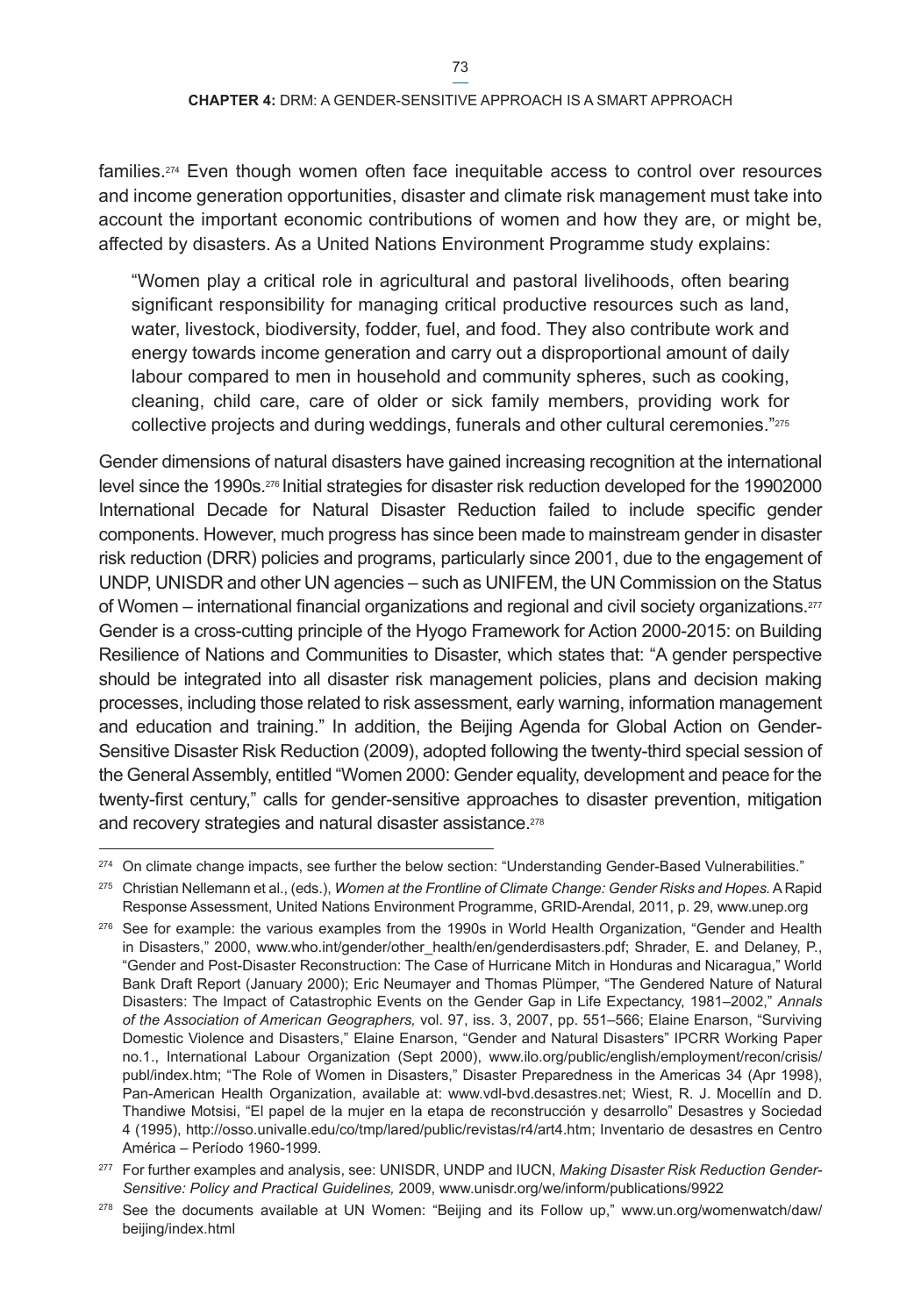More generally, the UN system has taken action toward achieving gender equality, such as by adopting the Convention on the Elimination of All Forms of Discrimination against Women in 1979 and the Beijing Platform for Action in 1995 at the Fourth World Conference on Women in Beijing, which established gender mainstreaming as a global strategy for the promotion of gender equality.<sup>279</sup> It also recognized that "... many women are also particularly affected by environmental disasters, serious and infectious diseases and various forms of violence against women," and called on governments to implement various actions to guard against and address these issues.<sup>280</sup> Building on the Beijing Platform for Action, in 1997, the UN system began to work towards mainstreaming gender perspectives into all of its policies and programs, at all levels, which "…has provided an enabling environment for gender mainstreaming in DRR."281 Reflecting this push toward gender mainstreaming in disaster risk management, many UN agencies and organizations have developed guidelines and manuals for a gender-based approach to disaster management.<sup>282</sup> However, the challenges lie in translating policy into effective practice. In addition, there is still much to be done to integrate gender-sensitive approaches into national legislation and policies for disaster and climate risk management. Moreover, there is broad recognition, if not a consensus, that gains in disaster and climate risk management are predicated on effectively addressing underlying gender inequities, and that disasters can open up opportunities to improve predisaster gender and other inequities.283 Participation is one area in which inequities must be addressed for gains in risk reduction. As Special Representative of the UN Secretary-General (SRSG) for Disaster Risk Reduction Margareta Wahlström remarked on the occasion of the International Day for Disaster Reduction, which focused on women and girls: "Countries that do not actively promote the full participation of women in education, politics, and the workforce will struggle more than most when it comes to reducing risk and adapting to climate change."284

<sup>279</sup> See further: UN Office of the Special Adviser on Gender Issues and Advancement of Women, *Gender Mainstreaming: An Overview,* 2002,<www.un.org/womenwatch/osagi/pdf/e65237.pdf>

<sup>280</sup> *Beijing Declaration and Platform for Action,* para. 256, [www.un.org/womenwatch/daw/beijing/pdf/BDPfA%20E.](www.un.org/womenwatch/daw/beijing/pdf/BDPfA%20E.pdf) [pdf](www.un.org/womenwatch/daw/beijing/pdf/BDPfA%20E.pdf)

<sup>281</sup> Citation from UNISDR et al., *Making Disaster Risk Reduction Gender-Sensitive: Policy and Practical Guidelines,* 2009, p. 7.

<sup>282</sup> See for example: the Inter-Agency Standing Committee (IASC) *Operational Guidelines on the Protection of Persons in Situations of Natural Disasters* (2011); Sphere Minimum Standards for Disaster Response; UNISDR, UNDP and IUCN, *Making Disaster Risk Reduction Gender-Sensitive: Policy and Practical Guidelines* (2009); Asia-Pacific Forum on Women, Law and Development, *Guidelines for Gender Sensitive Disaster Management* (2006); International Federation of Red Cross and Red Crescent Societies Strategy 2020; *IASC Gender Handbook for Humanitarian Action: Women, Girls, Boys and Men - Different Needs, Equal Opportunities* (2006); *Hyogo Framework for Action 2005- 2015: Building Resilience of Nations and Communities to Disasters* (2005); and the IASC *Guidelines for Gender-based Violence Interventions in Humanitarian Settings: Focusing on Prevention and Response to Sexual Violence in Emergencies* (2005).

<sup>283</sup> UNISDR, *The Disaster Risk Reduction Process: A Gender Perspective. A Contribution to the 2009 ISDR Global Assessment Report on Disaster Risk Reduction—Inputs from the Gender and Disasters Network,*  Facilitated by UNISDR, Geneva, February 2009; United Nations Economic Commission for Latin America and the Caribbean (UNECLAC), *Handbook for Estimating the Socio-Economic and Environmental Effects of Disasters,* 2003, Vol. IV, p. 45,<www.gdrc.org/uem/disasters/disenvi/VOLUME%20IV.pdf>

<sup>284</sup> Margareta Wahlstrom, "Women, Girls, and Disasters," The Independent/All Africa Global Media via COMTEX, 22 October 2012, [www.unisdr.org/2012/iddr/docs/IDDR\\_Factiva\\_Publications.pdf](www.unisdr.org/2012/iddr/docs/IDDR_Factiva_Publications.pdf)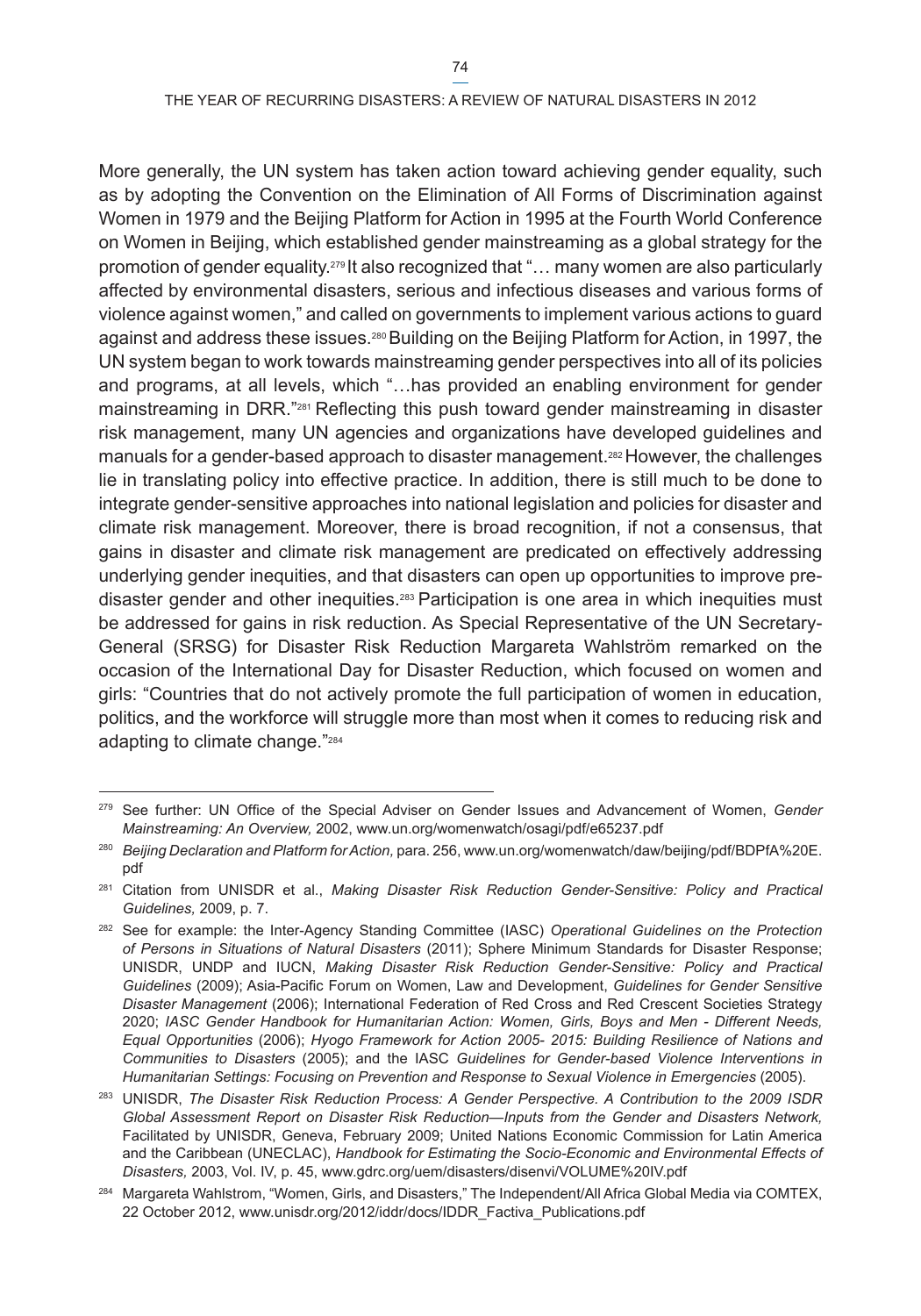In this chapter, we examine some of the gender-related vulnerabilities and capacities in natural disasters, why it is important to adopt a gender-based strategy for planning and response, what a gender-based approach to disaster management looks like, and recommendations to relevant actors.

# **Section 1 Understanding Gender-Based Vulnerabilities**

# **IASC Operational Guidelines on the Protection of Persons in Situations of Natural Disasters**

#### *Protection of Women—Cross-References to Relevant Guidelines*

#### **Guideline(s) Topic**

- I.1 Non-discrimination
- I.3 Participation and consultation
- I.8 Protection activities to be prioritized on the basis of assessed needs
- A.1.1 Protection of life, physical integrity and health of persons exposed to imminent risks
- A.4.1 Special attention to protection against violence, including in camps and collective centers during and after the emergency
- A.4.2 Protection against gender-based violence
- A.4.3 Protection against trafficking, child labor, contemporary forms of slavery
- A.5.2 Security and protection in camps and collective centers
- B.1.1 B.1.2 Access to and adequate provision of humanitarian goods and services
	- B.1.4 Addressing gender-specific roles in humanitarian action
	- B.2.1 Including women in planning, design and implementation of food distribution
	- B.2.2 Safety in accessing sanitation facilities in camps and collective shelters
	- B.2.3 Adequate shelter addressing the specific needs
	- B.2.5 Special attention to health needs of women
	- B.2.6 Equal access to education
	- C.1.5 Assistance in (re-)claiming property and acquiring deeds in one's own name
	- C.2.3 Consultation and participation in planning and implementation of shelter and housing programs
- C.3.1 C.3.2 Access to livelihoods and skills training
	- D.1.1 Equal access to documentation issued in one's own name
	- D.4.1 Feedback on disaster response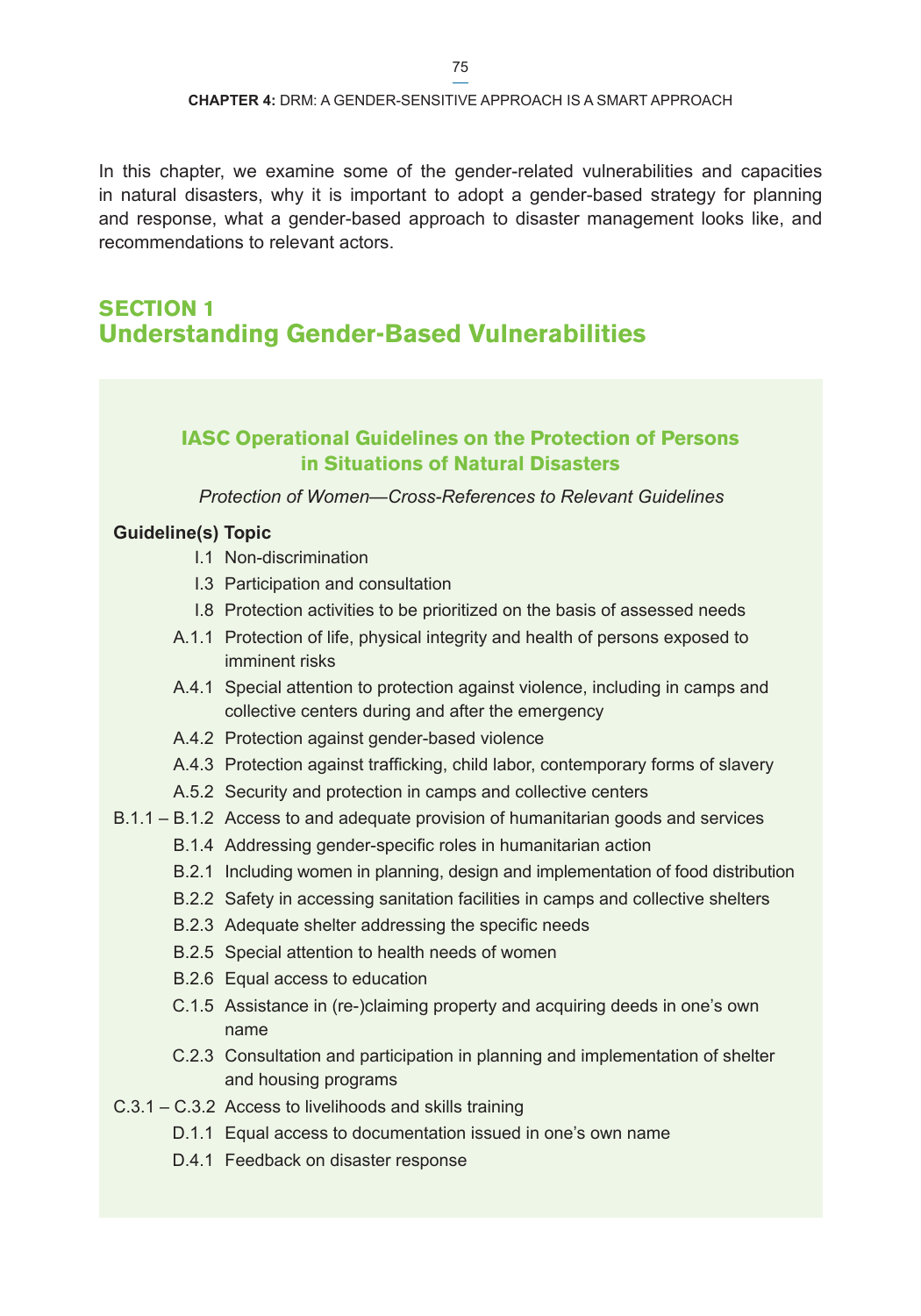THE YEAR OF RECURRING DISASTERS: A REVIEW OF NATURAL DISASTERS IN 2012

Women are typically more vulnerable than men to the effects of natural disasters and climate change, not only because of biological and physiological differences, but also, notably, because of socioeconomic differences and inequitable power relations.285 As a result, in most cases, mortality rates in disasters are higher – sometimes much higher – for women than for men. Women seem to have higher mortality rates in countries where their enjoyment of economic and social rights is low. Overall figures for flooding indicate that four women die for every male death, but that the gender differential is much less in countries where women enjoy more rights. Some studies looking at both women and children have found that they are 14 times more likely than men to die in natural disasters.286

Gender inequities can be evident in a lack of, or inadequate, early warning information targeting women and evacuation procedures and arrangements. Indeed, knowledge of early warnings and the decision to evacuate may be the exclusive domain of men. In some cases, women may be ill-informed about natural hazards and not allowed to make the decision to evacuate. This was the case, for example, in Bangladesh's Cyclone Gorky in 1991 in which women accounted for 90 percent of the 140,000 fatalities.287 In contrast, the World Bank notes that the lack of deaths in one community affected by Hurricane Mitch in Nicaragua, La Masica, was a result of women's involvement in preparedness education and other activities, including their monitoring of the early warning system.288

Other differences can also put women at a greater risk of mortality. For example, some women have physiological limitations that prevent them from surviving, such as less strength or endurance compared to men.<sup>289</sup> In addition, they may not, compared to men and boys, have been taught to swim, and may face difficulty in fleeing with their children or elderly relatives in tow, and when pregnant. $290$ The fact that so many more women than men perished during the 2004 Indian Ocean Tsunami meant that many men had to take on new

<sup>&</sup>lt;sup>285</sup> Eric Neumayer and Thomas Plümper, "The Gendered Nature of Natural Disasters: The Impact of Catastrophic Events on the Gender Gap in Life Expectancy, 1981–2002," *Annals of the Association of American Geographers,*  vol. 97, iss. 3, 2007, pp. 551–566. Neumayer and Plümper analyzed disasters in 141 countries and found that in countries where women and men enjoyed equal rights, mortality rates for both sexes were equal.

<sup>286</sup> Ariana Araujo and Andrea Quesada-Aguilar, *Gender Equality and Adaptation,* International Union for Conservation of Nature, 2007, [www.gdnonline.org/resources/IUCN\\_FactsheetAdaptation.pdf](www.gdnonline.org/resources/IUCN_FactsheetAdaptation.pdf); UNDP, *Gender and Disasters,* October 2010, [www.undp.org/content/dam/undp/library/crisis%20prevention/](www.undp.org/content/dam/undp/library/crisis%20prevention/disaster/7Disaster%20Risk%20Reduction%20-%20Gender.pdf) [disaster/7Disaster%20Risk%20Reduction%20-%20Gender.pdf](www.undp.org/content/dam/undp/library/crisis%20prevention/disaster/7Disaster%20Risk%20Reduction%20-%20Gender.pdf). See also: Neymayer and Plumper, op. cit.; Oxfam, *The Tsunami's Impact on Women,* Briefing Note, 2005, [http://www.oxfam.org/en/policy/bn050326](http://www.oxfam.org/en/policy/bn050326-tsunami-women) [tsunami-women.](http://www.oxfam.org/en/policy/bn050326-tsunami-women) However, men may be more likely to engage in risky behavior, owing to prevailing social norms, which may lead to higher male mortality rates, as in was observed in reactions to Hurricane Mitch. See for example: World Bank, "Hurricane Mitch: The gender effects of coping and crises," Poverty Reduction and Economic Management Notes, August 2007, No. 57, [www1.worldbank.org/prem/PREMNotes/](www1.worldbank.org/prem/PREMNotes/premnote57.pdf) [premnote57.pdf](www1.worldbank.org/prem/PREMNotes/premnote57.pdf)

<sup>&</sup>lt;sup>287</sup> Female mortality rates compared to male mortality rates were most significant within the 20-49 age group: they were four to five times higher. For further analysis and a related literature review, see: Keiko Ikeda, "Gender differences in human loss and vulnerability in natural disasters: A case study from Bangladesh," *Indian Journal of Gender Studies,* September 1995, vol. 2 no. 2, pp. 171-193.

<sup>288</sup> World Bank, *Gender and Climate Change: Three Things You Should Know,* 2011, p. 5.

<sup>289</sup> Oxfam, *The Tsunami's Impact on Women,* Briefing Note, 2005.

<sup>290</sup> UNISDR, UNDP and IUCN, *Making Disaster Risk Reduction Gender-Sensitive: Policy and Practical Guidelines,* 2009, p. 38.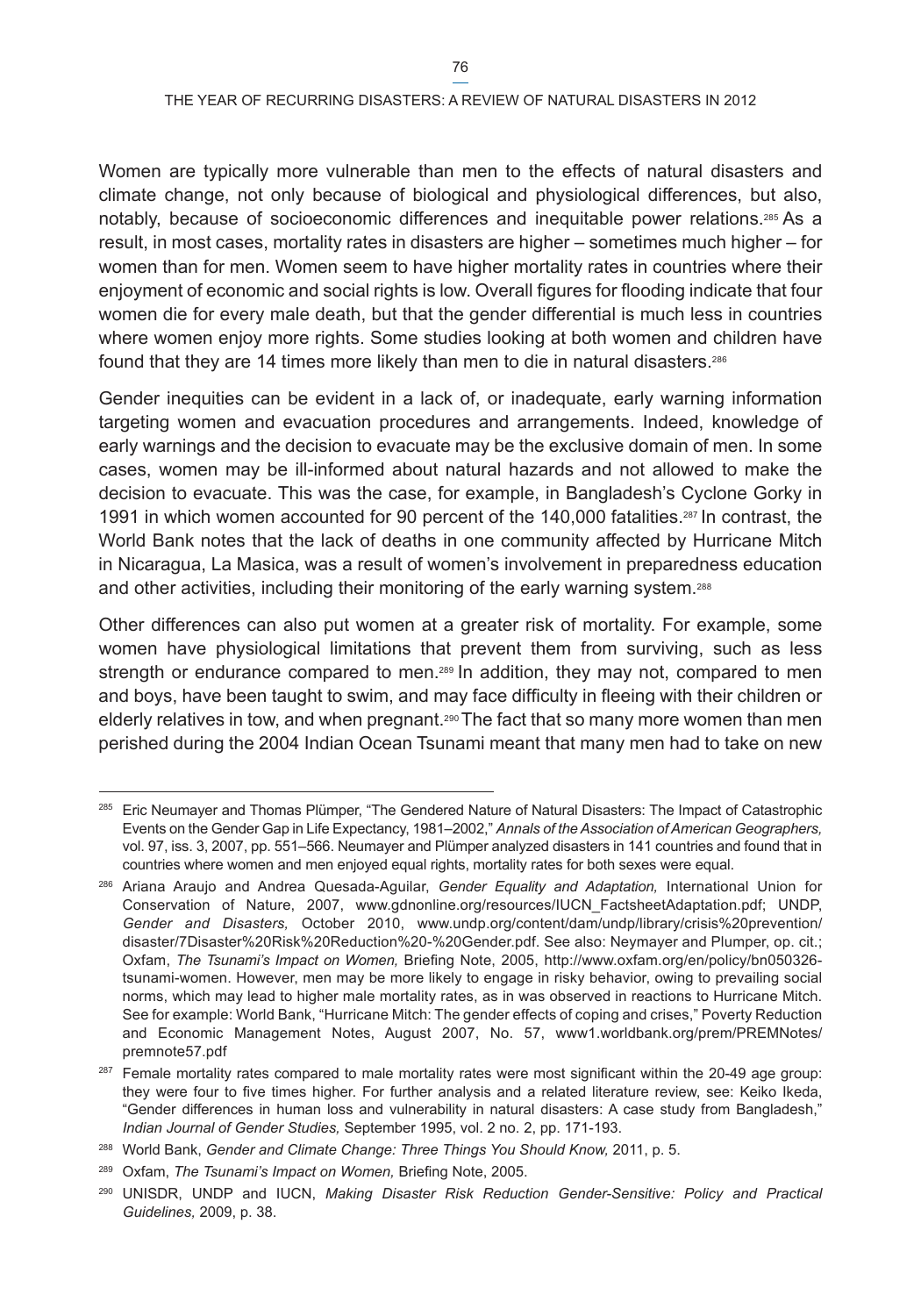roles within their families, while also trying to continue to earn a living.<sup>291</sup>

After natural disasters strike, pre-existing vulnerabilities and patterns of discrimination are usually exacerbated and women face protection risks including unequal access to assistance, discrimination in aid provision, loss of documentation, and inequitable access to property restitution.292A lack of security in camps, impunity for perpetrators of violence and a breakdown of social structures that is often prevalent in a crisis also result in protection risks for women. Women may face heightened risk of domestic violence, and other forms of sexual and gender-based violence and exploitation, including trafficking.293For example, following the 2004 Indian Ocean Tsunami, women in IDP camps in Aceh faced an increased risk of sexual and gender-based violence, including trafficking. Poor IDP camp design, including the placement and design of latrines, increased the protection risks for women and reportedly made women feel unsafe.<sup>294</sup> There were reports of traffickers coming to IDP camps promising women and girls jobs, proposing marriage, or seeking adoption, and of IDPs' involvement in trafficking in the camps, such as through the recruitment of girls.295 Following Tropical Storm Bopha (Pablo) in the Philippines, there were reports of the presence of "recruiters" in some affected villages promising women work as domestic help in the Middle East, and a reported rise in some instances in the number of women taking up this offer.296 In Haiti since the 2010 earthquake, while accurate data is difficult to obtain, women and girls have been particularly vulnerable to sexual and gender-based violence in camps.297 A 2010 UN Development Fund for Women (UNIFEM) assessment

<sup>291</sup> All India Disaster Mitigation Institute, *Tsunami, Gender and Recovery,* Special Issue for International Day for Disaster Risk Reduction, October 12, 2005, iss. 6, p. 3.

<sup>292</sup> See: Inter-Agency Standing Committee (IASC) *Operational Guidelines on the Protection of Persons in Situations of Natural Disasters,* Brookings-Bern Project on Internal Displacement, January 2011, (adopted by the IASC in 2010), <www.brookings.edu/research/reports/2011/01/06-operational-guidelines-nd>

<sup>&</sup>lt;sup>293</sup> Inter-Agency Standing Committee guidelines on gender based violence (2005) recommend that humanitarian actors assume that sexual violence is present in all displacement and emergency situations, [www.](www.humanitarianreform.org/humanitarianreform/Portals/1/cluster%20approach%20page/clusters%20pages/Gender/tfgender_GBVGuidelines2005.pdf) [humanitarianreform.org/humanitarianreform/Portals/1/cluster%20approach%20page/clusters%20pages/](www.humanitarianreform.org/humanitarianreform/Portals/1/cluster%20approach%20page/clusters%20pages/Gender/tfgender_GBVGuidelines2005.pdf) [Gender/tfgender\\_GBVGuidelines2005.pdf.](www.humanitarianreform.org/humanitarianreform/Portals/1/cluster%20approach%20page/clusters%20pages/Gender/tfgender_GBVGuidelines2005.pdf) See also: David R. Hodge and Cynthia A. Lietz, "The international sexual trafficking of women and children: A review of the literature," *Affilia,* Vol. 22, No. 2, 2007, pp. 163-174; Elaine Enarson, "Battered Women in Disasters: A Case Study of Gender Vulnerability," Paper presented for ASA, San Francisco, California, August 1998 ; Victoria Constance, "Disaster and Domestic Violence: Evaluating an Innovative Policy Response," in *Women in Disasters: Conference Proceedings and Recommendations,*  May 5-6, 1998, Vancouver, British Columbia, <www.gdnonline.org/resources/proceedings><-latest.rtf>

<sup>294</sup> United Nations Population Fund (UNFPA), *Gender-Based Violence in Indonesia: A Case Study,* 2005, p. 12, [www.unfpa.org/women/docs/gbv\\_indonesia.pdf](www.unfpa.org/women/docs/gbv_indonesia.pdf)

<sup>295</sup> Ibid., pp. 11-12.

<sup>296</sup> Meena Bhandari, "Philippine storm rains down trafficking fears," *Al Jazeera,* 8 February 2013, [www.aljazeera.](www.aljazeera.com/indepth/features/2013/02/20132686919750.html) [com/indepth/features/2013/02/20132686919750.html;](www.aljazeera.com/indepth/features/2013/02/20132686919750.html) Patrick Fuller, "Two months on, Typhoon Bopha's victims still homeless," CNN, 5 February 2013, [www.cnn.com/2013/02/05/world/asia/philippines-typhoon](www.cnn.com/2013/02/05/world/asia/philippines-typhoon-survivors)[survivors](www.cnn.com/2013/02/05/world/asia/philippines-typhoon-survivors)

<sup>&</sup>lt;sup>297</sup> On post-earthquake sexual violence in Haiti, see for example: Republic of Haiti, Submission to the United Nations Universal Periodic Review, 12th Session of the Working Group on the UPR Human Rights Council [October 3 - 14, 2011], *Gender-Based Violence Against Haitian Women & Girls in Internal Displacement Camps,*  submitted by MADRE, KOFAVIV, FAVILEK et al., [http://ijdh.org/wordpress/wp-content/uploads/2011/03/UPR-](http://ijdh.org/wordpress/wp-content/uploads/2011/03/UPR-GBV-Final-4-4-2011.pdf)[GBV-Final-4-4-2011.pdf;](http://ijdh.org/wordpress/wp-content/uploads/2011/03/UPR-GBV-Final-4-4-2011.pdf) Immigration and Refugee Board of Canada, Haiti: *Sexual violence against women, including domestic sexual violence; in particular, prevalence within and outside of camps for the internally displaced; criminal prosecutions* (2011-May 2012), 8 June 2012, HTI104085.E, [www.unhcr.org/refworld/](www.unhcr.org/refworld/docid/4feaceb62.html)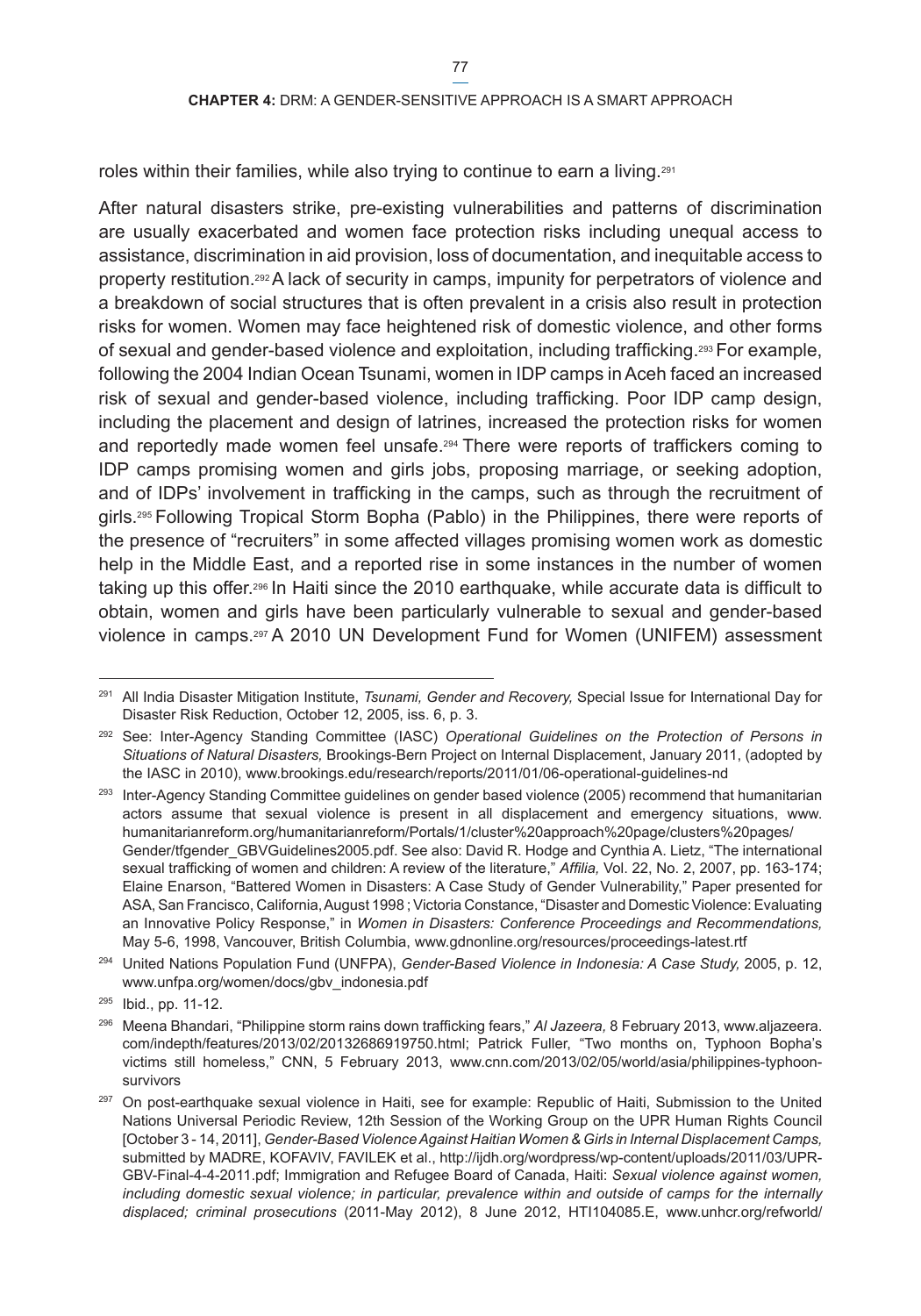78

#### THE YEAR OF RECURRING DISASTERS: A REVIEW OF NATURAL DISASTERS IN 2012

conducted after the flooding in Pakistan found that women reported sexual harassment in IDP camps, which were characterized by cramped and unsafe conditions that did not allow them to practice *purdah*, and by a mix of tribes, families and villages.298 The text box below highlights the range of specific provisions on the protection of women addressed in the 2010 Inter-Agency Standing Committee (IASC) Operational Guidelines on the Protection of Persons in Situations of Natural Disasters.

Climate change effects also have gendered impacts on rights and livelihoods, and can result in changes to traditional practices.299 For example, when rural men migrate to cities because their livelihoods are threatened by the effects of climate change, rural women left behind often face increased risks.300 Their domestic workload usually increases, which is also generally the case after a disaster strikes. Climate change impacts can result in water scarcity, which increases the burdens on women, who are responsible for collecting water in many parts of the world. $301$  As a result of the increased workload that women bear, girls may drop out of school to help their mothers.302 Marriage customs in Dumuria village in Shyamnagar, India, have changed due to the increased salinity of water. Some parents do not want their daughters marrying, as no one will be able to collect water for them,

[docid/4feaceb62.html](www.unhcr.org/refworld/docid/4feaceb62.html); IOM, "Addressing Sexual Violence Against Women and Girls in Haiti's Displacement Camps," 17 May 2011, [http://reliefweb.int/report/haiti/addressing-sexual-violence-against-women-and-girls](http://reliefweb.int/report/haiti/addressing-sexual-violence-against-women-and-girls-haitis-displacement-camps)[haitis-displacement-camps;](http://reliefweb.int/report/haiti/addressing-sexual-violence-against-women-and-girls-haitis-displacement-camps) MADRE, "Press Release: New Report on Sexual Violence in Haiti One Year After the Earthquake," 2011, <www.commondreams.org/newswire/2011/01/10-5>; Human Rights Watch, *World Report 2013: Haiti, <www.hrw.org/news/2010/12/17/sexual-violence-haiti-s-camps>*; Human Rights Watch, "Sexual Violence in Haiti's Camps," News, 27 December 2010, <www.hrw.org/news/2010/12/17/sexual>violence-haiti-s-camps; Allie Torgan, "Seeking justice for Haiti's rape victims," CNN, 26 April 2012, [www.cnn.](www.cnn.com/2012/04/26/world/americas/cnnheroes) [com/2012/04/26/world/americas/cnnheroes-](www.cnn.com/2012/04/26/world/americas/cnnheroes)villard-appolon-haiti-rape. On the incidence of violence against women before the earthquake, note that according to a study conducted by the Inter-American Development Bank in Haiti in 2006, one-third of women and girls said they had suffered physical or sexual violence, and more than 50 percent of those who had experienced violence were under the age of 18; study not available online—see: PAHO, "Are Haitian Women and Children Getting Less Earthquake Aid?" Press Release, 17 November 2010, [http://new.paho.org/hai/index.php?option=com\\_content&view=article&id=2327&Itemid=255](http://new.paho.org/hai/index.php?option=com_content&view=article&id=2327&Itemid=255)  and "The IDB's 'A Response to Gender Based Violence in Haiti' Project, 2005-2009 (US\$145,000)," in Elizabeth Arend, *IFIs & Gender Based Violence Case Study: Haiti,* Gender Action, March 2012, p. 3, [www.](www.genderaction.org/publications/haitigbvcs.pdf) [genderaction.org/publications/haitigbvcs.pdf](www.genderaction.org/publications/haitigbvcs.pdf)

<sup>298</sup> UNIFEM, *Pakistan Floods 2010: Rapid Gender Needs Assessment of flood affected communities,* September 2010, [www.unifem.org/attachments/products/PakistanFloods2010\\_RapidGenderNeedsAssessment\\_en.pdf;](www.unifem.org/attachments/products/PakistanFloods2010_RapidGenderNeedsAssessment_en.pdf) IDMC and NRC, "Briefing paper on flood-displaced women in Sindh Province, Pakistan," June 2011, <http://www.internal-displacement.org/briefing/pakistan>

<sup>299</sup> For further analysis, see for example: Christian Nellemann et al., (eds.), *Women at the Frontline of Climate Change: Gender Risks and Hopes. A Rapid Response Assessment,* 2011.

<sup>300</sup> See for example: Dorte Verner, ed., *Adaptation to a Changing Climate in the Arab Countries: A Case for Adaptation Governance in Building Climate Resilience,* World Bank, Report No. 64635; Maximillian Ashwill et al., *Gender Dynamics and Climate Change in Rural Bolivia,* World Bank, November 2011.

<sup>301</sup> On water insecurity, see: IPCC, *Fourth Assessment Report,* 2007. On the labor burden on women, see: Robin Mearns and Andrew Norton, eds., *The Social Dimensions of Climate Change: Equity and Vulnerability in a Warming World,* World Bank, 2010.

<sup>302</sup> See for example: UNICEF, *Climate Change and Children: A human security challenge,* Policy Review Paper, UNICEF Innocenti Research Centre in cooperation with UNICEF Programme Division, 2008,<www.unicef>[-irc.](-irc.org/publications) [org/publications](-irc.org/publications). See also: Baten and Khan (2010), Bartlett (2008), Campbell (2009), and Brody et al. (2008), cited in Christian Nellemann et al., op. cit., pp. 38, 46 and 51.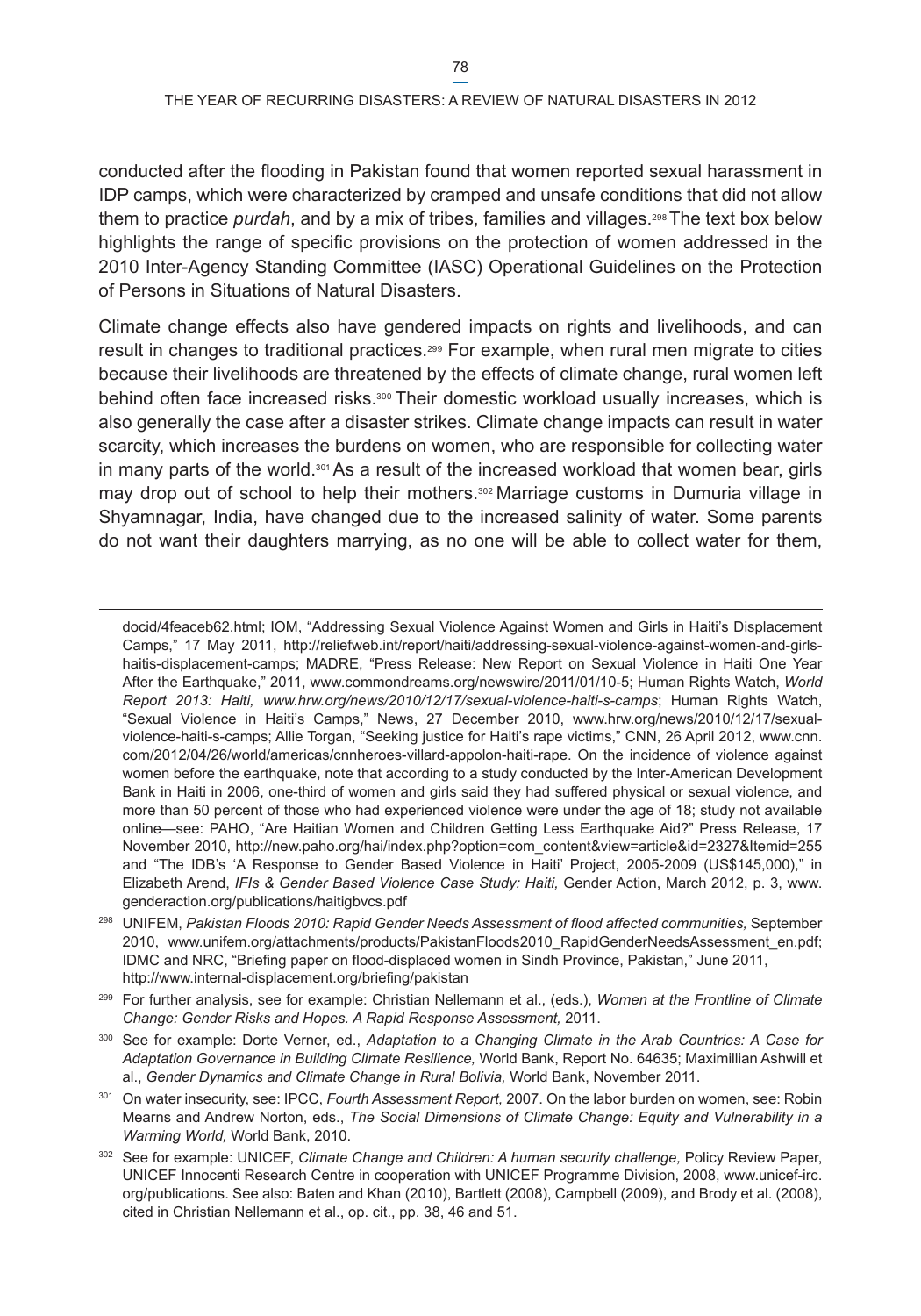and marriages are not arranged with people in hard-hit areas.<sup>303</sup> Other ricochet effects of climate change include food insecurity and health concerns. Women may turn to "survival sex" to provide for their families.<sup>304</sup> Children may face an increased risk of health issues and economic and sexual exploitation and abuse.305

In order to prevent, mitigate and address protection concerns, the entire cycle of disaster and climate risk management planning and implementation should incorporate gender- and age-based approaches that take into account the vulnerabilities and capacities of women, men and children. To this effect, we now turn to some examples at the national, local and multilateral levels which show progress made and remaining challenges.

# **Section 2 Filling the Void: Women as Agents of Disaster Risk Management**

Incorporating gender into disaster risk management efforts requires a rights-based approach at all levels of governance.<sup>306</sup> While many UN agencies and international organizations have sought to incorporate gender into their policies, government efforts to incorporate gender into their national HFA plans are lackluster. To date, gender has only been incorporated into a fraction of national Hyogo Framework for Action plans: in 2009, only 20 percent of countries reported significant achievements incorporating gender into DRM, with no improvement by 2011.307 In support of HFA implementation efforts to this effect, UNISDR published in 2009 Making Disaster Risk Reduction Gender-Sensitive: Policy and Practical Guidelines.308

While there are some national, local and other DRR or DM policies that include gender components or are gender-sensitive, most national policies tend to focus on disaster response rather than disaster management.309 Some exceptions include India's National Disaster Management Guidelines (2007) for the development of state disaster management

<sup>303</sup> Example from ActionAid Bangladesh, cited in Hannah Reid et al., *Up in smoke? Asia and the Pacific: The threat from climate change to human development and the environment,* 2007, p. 23.

<sup>304</sup> See discussion on: "Gender and Climate Change," in Hannah Reid et al., *Up in smoke? Asia and the Pacific: The threat from climate change to human development and the environment. The fifth report from the Working Group on Climate Change and Development,* 2007, pp. 22-23, <http://pubs.iied.org/pdfs/10020IIED.pdf>

<sup>305</sup> See further: Emily Polock, *Child Rights and Climate Change Adaptation: Voices from Kenya and Cambodia,*  Children in a Changing Climate, February 2010; Christian Nellemann et al., op. cit.

<sup>&</sup>lt;sup>306</sup> OHCHR has examined how climate change impacts identified by IPCC have implications for the enjoyment of human rights and for the obligations of states under international human rights law. See: United Nations Office of the High Commissioner for Human Rights (OHCHR), *Report of the Office of the United Nations High Commissioner for Human Rights on the Relationship between Climate Change and Human Rights,* A/ HRC/10/61, 15 January 2009. See also: Oxfam International, "Climate Wrongs and Human Rights: Putting People at the Heart of Climate-Change Policy," Oxfam Briefing Paper No. 117.

<sup>307</sup> UNISDR, 2011 *Global Assessment Report on Disaster Risk Reduction. Revealing Risk: Redefining Development. Summary and Main Findings,* p. 10, [www.preventionweb.net/english/hyogo/gar/2011/en/home/](www.preventionweb.net/english/hyogo/gar/2011/en/home/executive.html) [executive.html](www.preventionweb.net/english/hyogo/gar/2011/en/home/executive.html)

<sup>308</sup> UNISDR, UNDP and IUCN, *Making Disaster Risk Reduction Gender-Sensitive: Policy and Practical Guidelines,* 2009.

<sup>309</sup> UNISDR, op. cit., p. 10.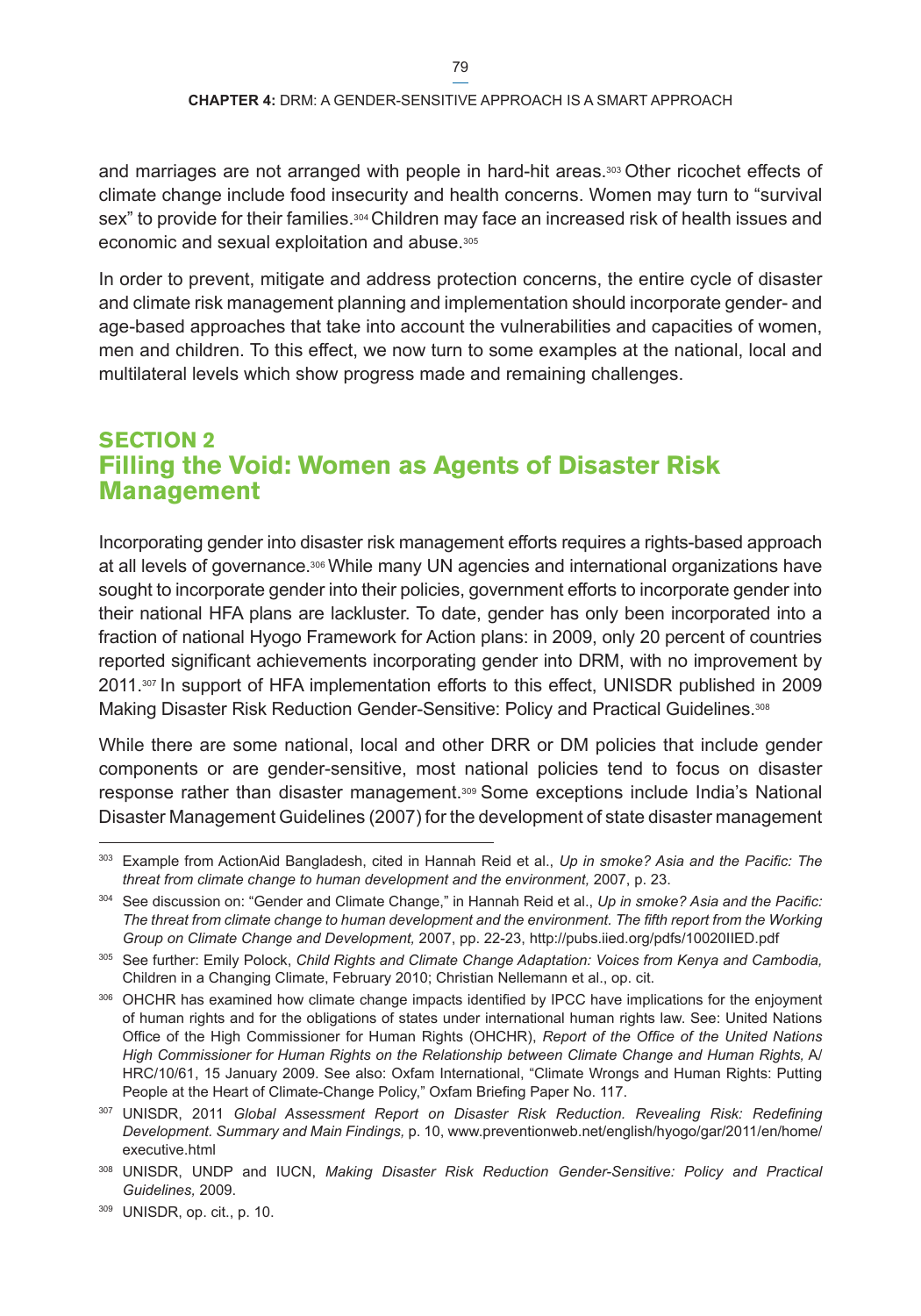#### THE YEAR OF RECURRING DISASTERS: A REVIEW OF NATURAL DISASTERS IN 2012

plans, which call for both the participation of women in disaster planning and recognition of women as agents in disaster management.310 India's National Policy on Disaster Management (2009) recognizes the vulnerability of women and other groups and mandates the inclusion of women in State Disaster Response Forces, the participation of women and youth in decision-making during community-based disaster preparedness, and charges states with providing for the "permanent" restoration of livelihoods for female-headed households, among other marginalized and vulnerable groups.311 Japan's Basic Guidelines for Reconstruction (2011), adopted in response to the Great East Japan Earthquake, state the aim to promote the participation of "women in all platforms and organizations of reconstruction, from the perspective of a gender equal society."312As a 2011 study for the HFA Mid-Term Review notes, at the regional level, the Center for the Prevention of Natural

## **Pastoralist Boran Women in Ethiopia: Community Leaders for Drought Resiliency**

Capacity building – including literacy and numeracy skills, and microenterprise training – was provided to pastoralist women's savings and loan groups in southern Ethiopia from 2000 to 2004 as part of the Pastoral Risk Management (PARIMA) project of the Global Livestock Collaborative Research Support Program. As a result of this initiative in impoverished communities on the Borana Plateau – hard-hit by drought in 1983-1985, 1991-1993, 1998-1999 – women (and communities as a whole) facing the 2005-2008 drought cycle were more resilient to chronic drought, with preserved assets, access to income and improved food security.

Using a community-based approach to tackle the issues their communities identified, poor women emerged as leaders, overcoming domestic burdens. As leaders, they engaged in local collective action, inspired from their participation in cross-border tours between their communities and those of Kenyan women leaders. The emergence of female leaders among the Boran shows that traditional gender roles are not always static: "It was…highly unexpected given that women have been typically relegated to performing menial tasks and having a low social profile in this society. Traditional gender roles are distinct for the Boran."

Disasters in Central America (CEPREDENAC), an inter-governmental body, stands out for its efforts to bring together national disaster management and other government authorities with grassroots women's organizations to jointly review and develop DRR strategies.<sup>313</sup> The

<sup>310</sup> Government of India, National Disaster Management Authority, *National Disaster Management Guidelines: Preparation of State Disaster Management Plans,* July 2007, Sec. 7.1 and 8.2, [www.adrc.asia/documents/](www.adrc.asia/documents/dm_information/india_plan02.pdf) [dm\\_information/india\\_plan02.pdf](www.adrc.asia/documents/dm_information/india_plan02.pdf)

<sup>311</sup> Government of India, *National Policy on Disaster Management,* 2009, Sec. 1.2.2; Sec. 3.4.5; Sec. 5.3.2; Sec. 9.5.1, [www.preventionweb.net/files/12733\\_NationaDisasterManagementPolicy2009.pdf](www.preventionweb.net/files/12733_NationaDisasterManagementPolicy2009.pdf)

<sup>312</sup> Government of Japan, *Disaster Prevention and Reconstruction from a Gender Equal Society Perspective - Lessons from the Great East Japan Earthquake. From the "White Paper on Gender Equality 2012" Summary,*  June 2012, p. 13.

<sup>313</sup> Suranjana Gupta and Irene S. Leung, *Turning Good Practices into Institutional Mechsanisms: Investing in grassroots women's leadership to scale up local implementation of the Hyogo Framework for Action: An*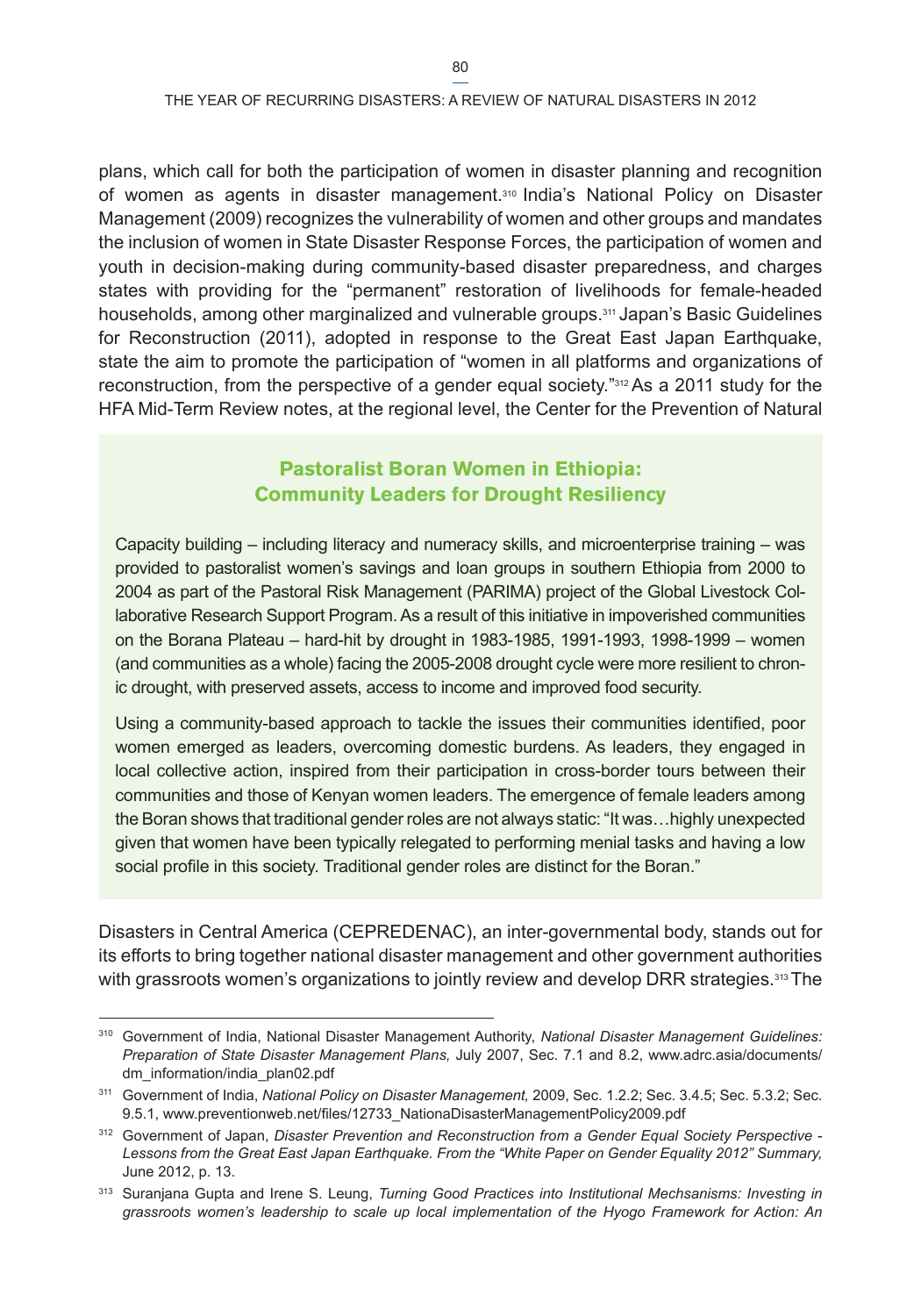UNDP has noted that while regional bodies such as the Caribbean Disaster Emergency Management Agency (CDEMA) and SOPAC Division of Secretariat of the Pacific Community (SPC) have begun to address the gender aspects of climate risk management, "…much work remains to be done in order to consistently incorporate a gender perspective into ongoing disaster preparedness and management in Caribbean and Pacific island communities."314 At the multilateral level, efforts by the World Bank include the development by the East Asia and Pacific department of regional guidance on gender-sensitive disaster and climate risk management, in addition to the provision of capacity building to Bank staff and partners, and country-level policy analysis. 315

In practice, disaster risk management processes across the board largely exclude the work already being done by women. A meeting of leading women experts at the birthplace of the Hyogo Framework for Action called on SRSG Margareta Wahlström to exert pressure for gender equality in disaster risk reduction. Former Governor of Chiba Prefecture in Japan, Akiko Domoto, remarked at the meeting: "A lot of actual work is being done by women, but not integrated into policies and the decision-making process. It's a challenge for women to be visible. In disaster risk reduction, more social issues need to be advanced, not just infrastructure related issues."316

This gap is evident around the world. According to a 2009 Huairou Commission survey, women's civil society organizations active in DRR in Latin America, the Caribbean, Asia, Africa, and the Middle East and North Africa region felt excluded from national emergency preparedness and other disaster risk reduction programs.317 In terms of climate change negotiations, processes and institutions, similar trends in the lack of women's formal participation, despite significant local-level engagement, are prevalent.<sup>318</sup>

While women's grassroots disaster and climate risk management efforts often go unrecognized beyond local levels, there are many examples of women playing DRM leadership roles in their communities. Women leaders around the world, including in the

*in-depth study for the HFA Mid-Term Review,* Huairou Commission and GROOTS International, 2011, p. 10, [www.unisdr.org/files/18197\\_201guptaandleung.theroleofwomenasaf.pdf](www.unisdr.org/files/18197_201guptaandleung.theroleofwomenasaf.pdf)

- 316 UN International Strategy for Disaster Reduction, "Japanese experts call for gender equality," 16 October 2012,<http://reliefweb.int/report/world/japanese>-experts-call-gender-equality
- 317 Huairou Commission (HC), "Women's Views from the Frontline," 2009, [www.preventionweb.net/english/](www.preventionweb.net/english/professional/publications/v.php?id=10154) [professional/publications/v.php?id=10154](www.preventionweb.net/english/professional/publications/v.php?id=10154)
- <sup>318</sup> Christine Haigh and Bernadette Vallely, *Gender and the Climate Change Agenda: The impacts of climate change on women and public policy,* Women's Environmental Network, 2010; Christian Nellemann et al., (eds), *Women at the Frontline of Climate Change: Gender Risks and Hopes. A Rapid Response Assessment,*  2011, pp. 31-33; *Streamlining Climate Change and Gender: Gender Equality,* Climate Caucus, accessed 7 March 2013, [www.climatecaucus.net/gender\\_equality\\_rec.htm](www.climatecaucus.net/gender_equality_rec.htm)

<sup>314</sup> Lynette S. Joseph–Brown and Dawn Tuiloma–Sua, *Integrating Gender in Disaster Management in Small Island Developing States: A Guide,* 2012, p. 3, [www.undppc.org.fj/\\_resources/article/files/Checklist\\_gender\\_](www.undppc.org.fj/_resources/article/files/Checklist_gender_DRM_and_SIDS_web.pdf) [DRM\\_and\\_SIDS\\_web.pdf](www.undppc.org.fj/_resources/article/files/Checklist_gender_DRM_and_SIDS_web.pdf)

<sup>315</sup> Helene Carlsson Rex, Zoe Trohanis, *Making Women's Voices Count: Integrating Gender Issues in Disaster Risk Management,* World Bank, Operational Guidance Notes, 2011; World Bank, *Making Women's Voices Count: Integrating Gender Issues in Disaster Risk Management—Overview & Resources for Guidance Notes, 2012, [www.worldbank.org/eapdisasters;](www.worldbank.org/eapdisasters) see also: World Bank, Gender and Climate Change: Three Things You Should Know,* 2011.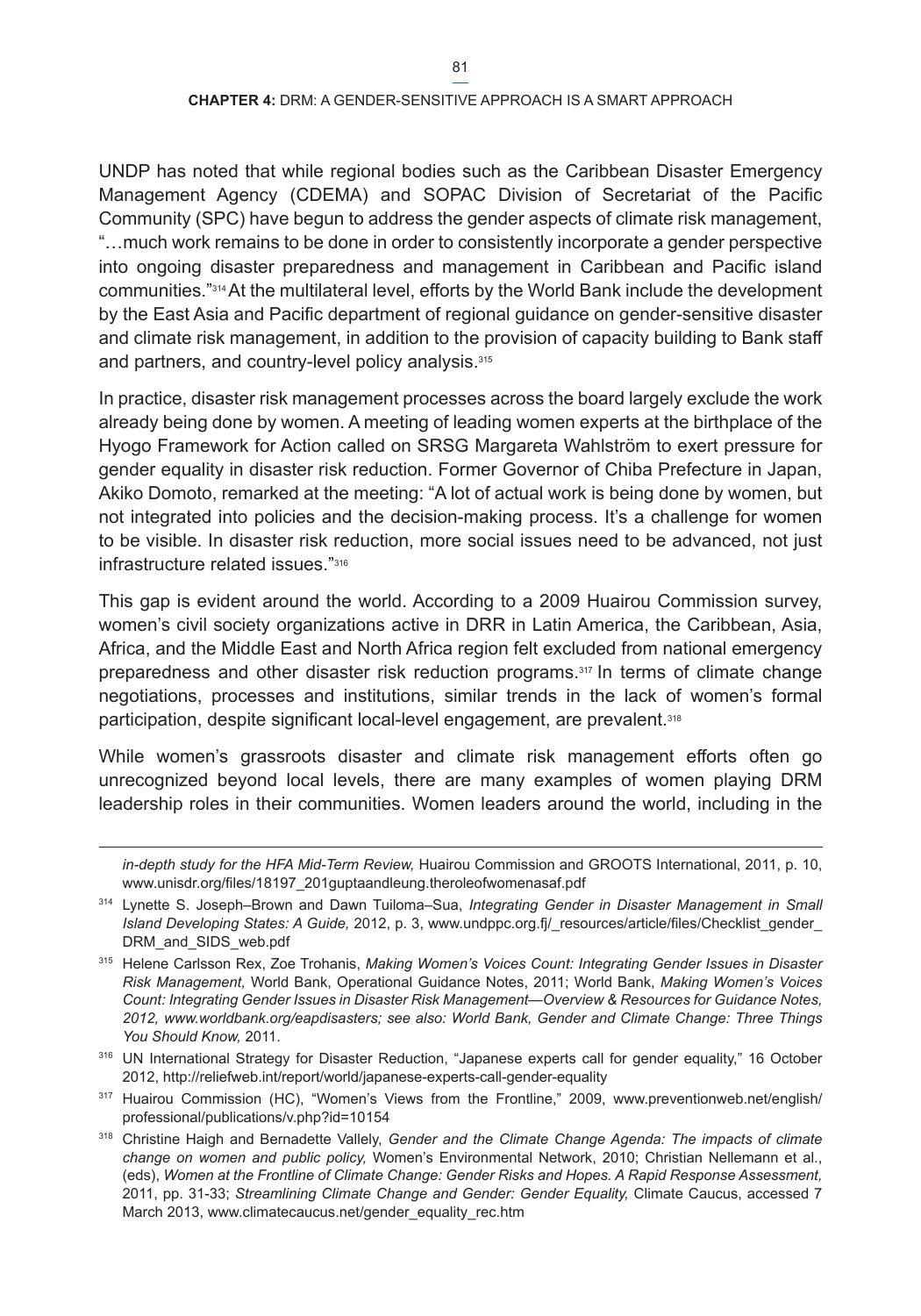political arena, are serving as agents to reduce the risks associated with natural hazards and with climate change. For instance, Mauritania's first female mayor, Abdel Malick, was elected in 2001 and has since championed disaster risk reduction. The capital – which includes her municipality of 60,000 inhabitants, Tevragh-Zeinato, is experiencing rapid urbanization and is vulnerable to the effects of climate change, including sea level rise. To address these issues, in 2011 she joined the UNISDR "Making Cities Resilient

Campaign." Through this campaign, she has organized several programs and campaigns with community participation, including schools, youth groups and women's groups, in mitigation and preparedness measures.319 Gender-sensitive DRR efforts in Mauritania should be understood within the broader political and socioeconomic situation of women in the country.<sup>320</sup> The fact that there were no women's groups participating in national DRR platforms, as revealed in Mauritania's 2013 report on its implementation of the HFA, reflects the trend found in the above-mentioned Huairou Commission survey.<sup>321</sup>

There is ample evidence that women are actively involved as agents of DRM – in preparation, response and reconstruction efforts.322 These roles are in addition to their domestic tasks and, in many cases, paid work. Domestic workloads increase for women after disasters, and disasters affect the type of work men and women are able to secure.323 In disaster contexts around the world, women have been effective community volunteers for disaster preparedness and mitigation, search-and-rescuers before official responders arrived, sources of community solidarity for coping after a disaster, professional service providers and political organizers for job and housing equity, among other roles and activities.324 For example, following the Spitak earthquake in Turkey, girls and young women located over 70,000 displaced persons, even though many had lost relatives themselves: "Victim/survivors themselves, they 'survived psychologically by becoming active in their own rehabilitation.'"325

UNISDR points to several examples of women engaging at the community level in DRM. For example, in Cuttack, India, the women's group Mahila Milan leads disaster risk reduction efforts in informal settlements, through accurate, disaggregated digitalized risk mapping for urban development planning undertaken in partnership with local slum dweller

<sup>&</sup>lt;sup>319</sup> UNISDR, "Mauritania's trailblazer for women and resilience," <www.unisdr.org/archive/30064>

<sup>320</sup> See for example: World Bank, *REPUBLIQUE ISLAMIQUE DE MAURITANIE: Evaluation Stratégique des Enjeux en matière de Genre en Mauritanie,* Report No. 39233, 2007.

<sup>321</sup> Government of Mauritania, Mauritania: *Rapport national de suivi sur la mise en oeuvre du Cadre d'action de Hyogo* (2011-2013), 28 January 2013, [www.preventionweb.net/files/31058\\_mrt\\_NationalHFAprogress\\_2011-13.](www.preventionweb.net/files/31058_mrt_NationalHFAprogress_2011-13.pdf) [pdf](www.preventionweb.net/files/31058_mrt_NationalHFAprogress_2011-13.pdf)

<sup>322</sup> See examples from Honduras, Canada, United States, Australia, South Africa, India, Mexico, and further discussion in: Elaine Enarson, Gender and Natural Disasters, International Labor Organization, Working Paper No. 1, September 2000, [www.ilo.int/wcmsp5/groups/public/---ed\\_emp/---emp\\_ent/---ifp\\_crisis/documents/](www.ilo.int/wcmsp5/groups/public/---ed_emp/---emp_ent/---ifp_crisis/documents/publication/wcms_116391.pdf) [publication/wcms\\_116391.pdf](www.ilo.int/wcmsp5/groups/public/---ed_emp/---emp_ent/---ifp_crisis/documents/publication/wcms_116391.pdf)

<sup>323</sup> *Ibid.*

<sup>324</sup> *Ibid.*

<sup>325</sup> Quote from R.A. Ayvazova and B.V. Mehrabian, 1995, "Post-disaster initiatives in traditional society: Armenian women after 'Spitak' earthquake," *Stop Disasters* 24, p. 13, cited in Elaine Enarson, *Gender and Natural Disasters,* International Labor Organization, 2000, p. 16.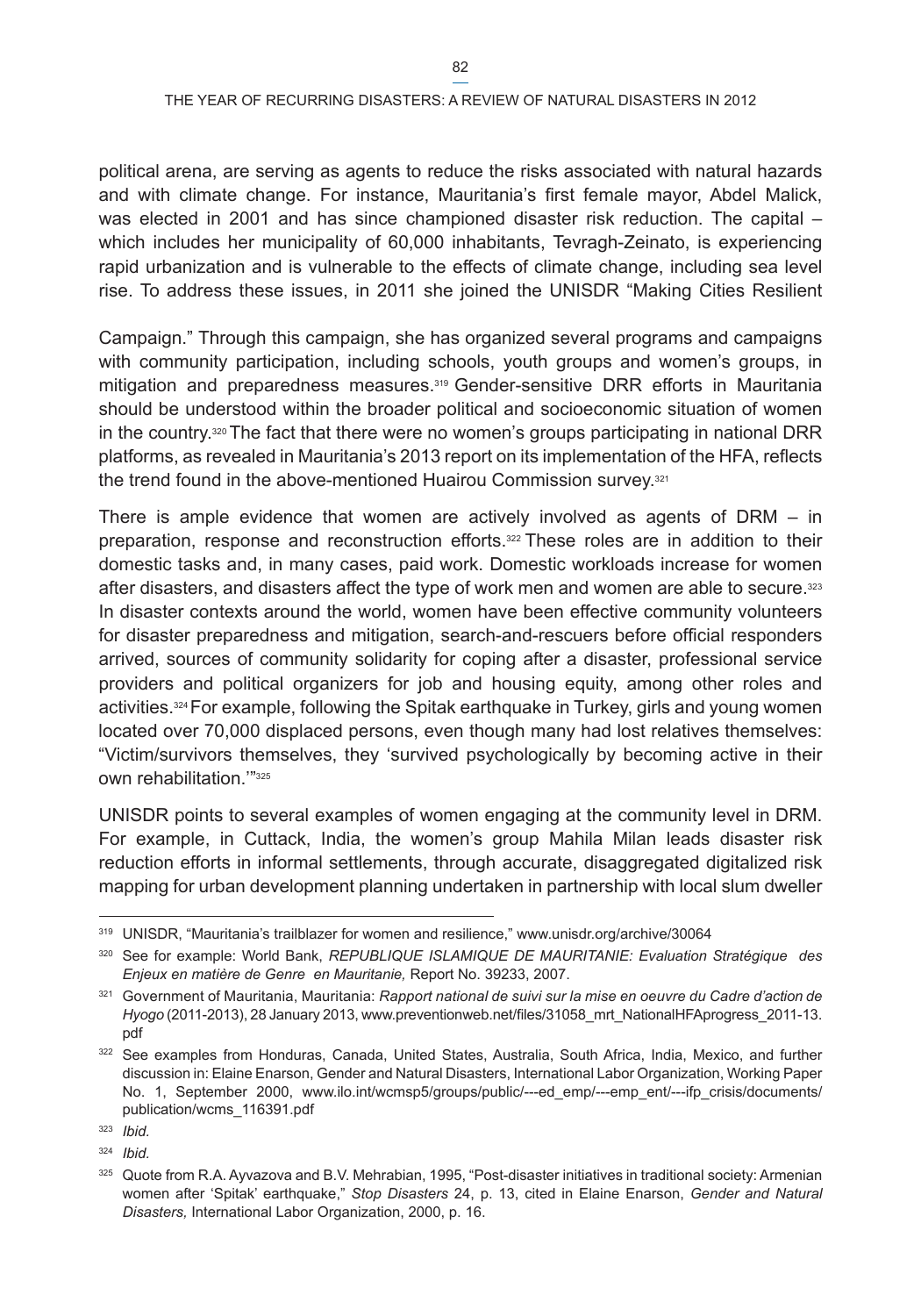federations. City authorities use the digital maps, and data is used "to negotiate support for upgrading or relocating houses, thus reducing disaster risk."<sup>326</sup> In addition, UNISDR's 2012 Making Cities Resilient report cites numerous examples of the involvement of vulnerable community groups, including women, in disaster risk management processes at the local level in various cities around the world – including in Santa Tecla, El Salvador; Albay, Makati and Quezón, Philippines; Thimphu, Bhutan; Bhubaneswar, India; and San Francisco, United States.327

Disaster and climate risk management policies and programs should not only involve the participation of women in their development, but efforts must also be taken to ensure that women are well-informed about them. A 2009 Huairou Commission survey of grassroots women's organizations found that, "While governments have reported that they have comprehensive DM programs, women consistently stated that they were not aware of disaster management programs at the national level, nor did they understand what resources or entitlements were available through their government programs."328

As the above analysis shows, in many instances, women already engage effectively in disaster and climate risk management, but there is a huge disconnect between their work and equitable integration into all stages of decision-making processes, policies and programs. As long as women are excluded from effective engagement at such levels, gender inequities will be persistent, and countries will not recover as quickly from both the major and chronic economic shocks that disasters and climate change impacts engender.

Perhaps as part of a broader trend to 'build back better' after a disaster occurs, some international agencies have seen the possibility of expanding women's traditional roles in post-disaster response and recovery.329 As the Borana example above demonstrates, women may have more access to capacity-building programs and more and different livelihood opportunities in the aftermath of a disaster. In at least a few cases, particularly in high-visibility mega-disasters, women may end up with better housing or more tools than they would have otherwise had. The loss of husbands and fathers may lead to women assuming new roles within family structures and to changing power dynamics between women and men. Rather than counting on their husbands to grow food and build structures, for example, they may come to rely on humanitarian assistance. While their work often

<sup>326</sup> UNISDR, *How To Make Cities More Resilient: A Handbook For Local Government Leaders,* March 2012, p. 35, [www.unisdr.org/files/26462\\_handbookfinalonlineversion.pdf](www.unisdr.org/files/26462_handbookfinalonlineversion.pdf)

<sup>327</sup> UNISDR, *Making cities resilient report 2012: My city is getting ready! A global snapshot of how local governments reduce disaster risk,* second ed., October 2012, [http://www.unisdr.org/campaign/resilientcities/](http://www.unisdr.org/campaign/resilientcities/toolkit/report2012) [toolkit/report2012;](http://www.unisdr.org/campaign/resilientcities/toolkit/report2012) Earthquakes and Megacities Initiative, "Local stakeholders in Makati validate risk analysis results," 6 August 2009, <www.emi>[-megacities.org/home/projects/](-megacities.org/home/projects)143-ffo/[656-local-stakeholders-in-makati](656-local-stakeholders-in-makati-validate-risk-analysis-results.html)[validate-risk-analysis-results.html](656-local-stakeholders-in-makati-validate-risk-analysis-results.html) 

<sup>328</sup> Huairou Commission, "Women's Views from the Frontline," p. 3, [www.preventionweb.net/files/10154\\_10154](www.preventionweb.net/files/10154_10154WomensViewsFromtheFrontline.pdf) [WomensViewsFromtheFrontline.pdf](www.preventionweb.net/files/10154_10154WomensViewsFromtheFrontline.pdf)

<sup>329</sup> See: World Bank, *Handbook for Estimating the Socio-Economic and Environmental Effects of Disasters*, 2003, [http://siteresources.worldbank.org/INTDISMGMT/Resources/10women.pdf;](http://siteresources.worldbank.org/INTDISMGMT/Resources/10women.pdf) see also: UNDP, *Gender and Disasters*, October 2010, [http://www.undp.org/content/dam/undp/library/crisis%20prevention/disaster/7Disaster%20](http://www.undp.org/content/dam/undp/library/crisis%20prevention/disaster/7Disaster%20Risk%20Reduction%20-%20Gender.pdf) [Risk%20Reduction%20-%20Gender.pdf;](http://www.undp.org/content/dam/undp/library/crisis%20prevention/disaster/7Disaster%20Risk%20Reduction%20-%20Gender.pdf) PAHO, "Gender and Natural Disasters," PAHO Factsheet: Women, Health and Development Program, <http://www.paho.org/english/hdp/hdw/genderdisasters.PDF>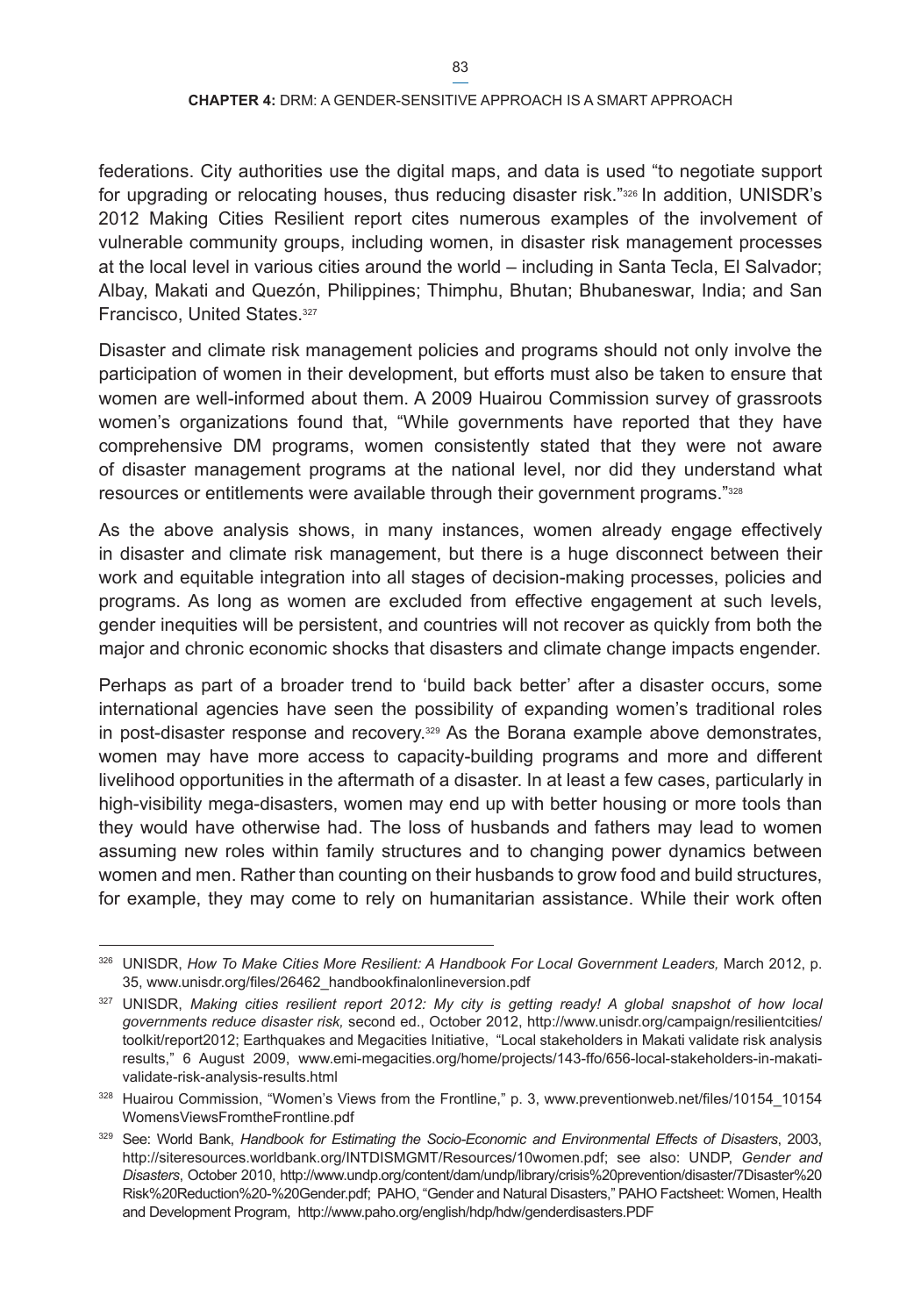increases – standing in lines for water or food, searching for fuel, caring for injured relatives – the workload of the traditional head of household may decrease. It is important not to overstate the case that disasters offer 'silver linings' for women. But disasters have a way of shaking up traditional structures in ways that may provide, at least in the short term, different possibilities for women.

# **Section 3 Recommendations and Conclusion**

We now turn to a few recommendations for relevant stakeholders, to achieve sustainable gains in disaster and climate risk management by incorporating gender-based approaches. These recommendations are mutually reinforcing.

### ❖ **Promote and provide incentives for the meaningful participation of women in disaster and climate risk management, including in leadership roles**

Women should be effectively engaged in disaster and climate risk management prevention, planning, decision-making and implementation efforts. As a study commissioned for the 2010-2011 HFA Mid-Term Review recommended, governments' engagement of women's civil society organizations should be incentivized as a way to overcome their exclusion from decision-making.<sup>330</sup> Providing adequate and timely support to women's existing work, and ensuring their meaningful participation at local, national, regional and international levels, is critical to addressing gender inequities, with benefits for long-term, sustainable risk management and overall development gains. This means that governments and international humanitarian actors must devote time to identifying women's associations and networks which are active in the community and creating mechanisms for their effective participation. Often, it is simply not effective to invite representatives of women's groups to come to a meeting – particularly when most of the participants in the meeting are men. Rather, efforts must be taken to enable women to feel comfortable about putting forward their ideas.331 Finding successful ways of engaging women takes time – more time than identifying traditional community leaders. And time is always difficult to find in the immediate aftermath of a disaster. For this reason, engaging women in longerterm work associated with disaster risk reduction and recovery efforts is more likely to be accepted and successful.

❖ **Ensure the implementation of a rights-based approach to disaster preparedness, response and recovery activities**, **using the Inter-Agency Standing Committee (IASC) Operational Guidelines on the Protection of** 

<sup>330</sup> Gupta and Leung, *Turning Good Practices into Institutional Mechanisms: Investing in grassroots women's leadership to scale up local implementation of the Hyogo Framework for Action: An in-depth study for the HFA Mid-Term Review*, 2011, p. 26.

<sup>&</sup>lt;sup>331</sup> Some humanitarian agencies have found it useful, for example, to organize focus groups for women only or to deploy female staff to reach out to women in affected communities.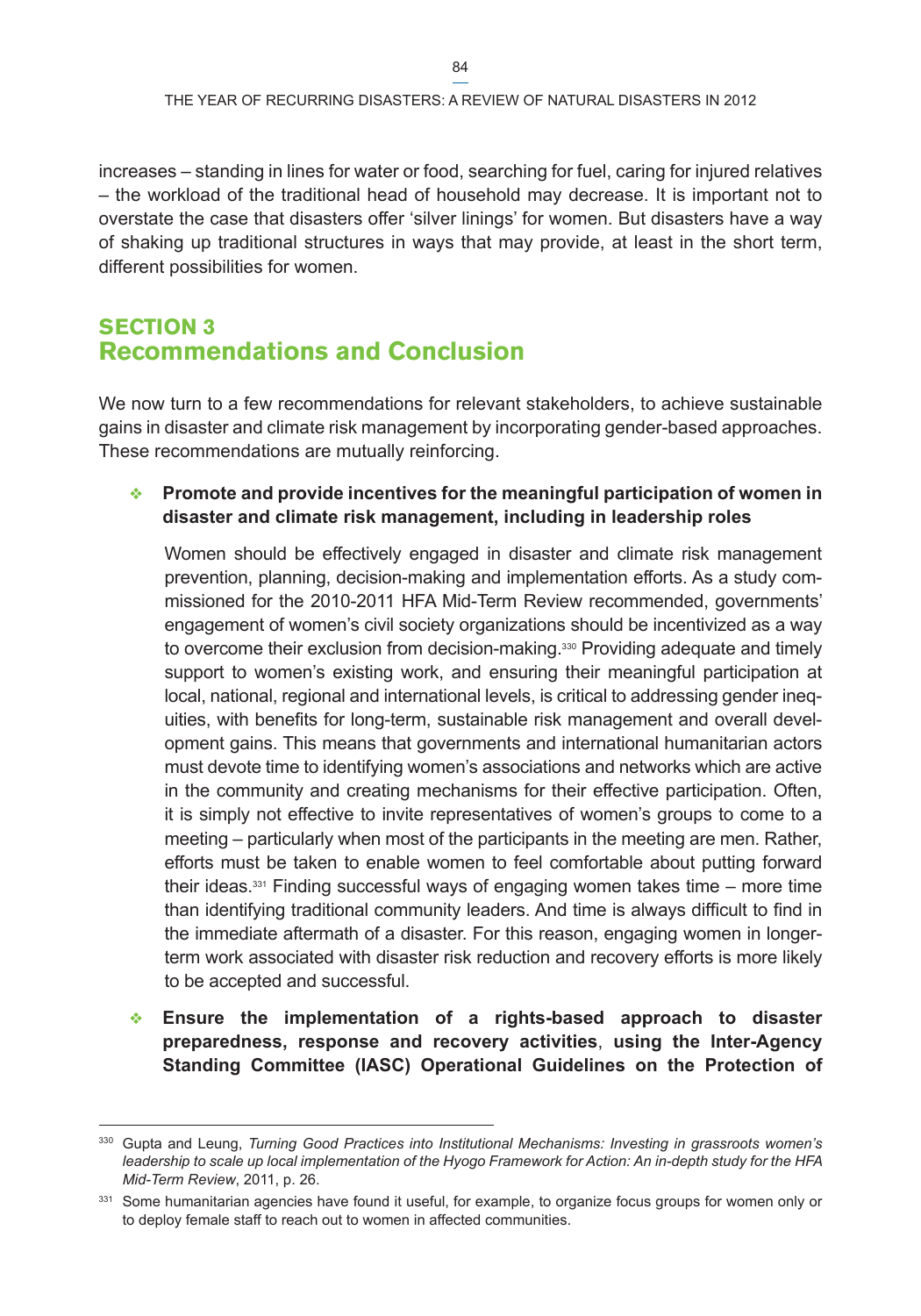### **Persons in Situations of Natural Disasters (2011) and other existing guidelines on humanitarian standards in situations of natural disasters.**<sup>332</sup>

The Operational Guidelines cover measures for:

- 1. Protection of life; security and physical integrity of the person; and family ties;
- 2. Protection of rights related to the provision of food; health; shelter; and education;
- 3. Protection of rights related to housing; land and property; livelihoods; secondary and higher education; and
- 4. Protection of rights related to documentation; movement; re-establishment of family ties; expression and opinion; and elections.

These guidelines offer clear guidance to humanitarian actors and provide concrete examples of how to translate them into practice. For example, agencies can consider including women in food distribution teams and setting up separate lines and distribution points where cultural traditions limit women's mobility in public spaces.

As the Operational Guidelines emphasize, "Often, negative impacts on the human rights concerns after a natural disaster do not arise from purposeful policies but are the result of inadequate planning and disaster preparedness, inappropriate policies and measures to respond to the disasters, or simple neglect."333 Too often, national government officials and international agencies do not 'see' the needs of affected communities through a gender lens. And, yet, in order to ensure that the rights of all individuals affected by a disaster are upheld, a gender-specific approach is necessary.

In spite of almost ten years of work to raise the visibility of human rights in disaster situations and hundreds of pages of guidelines and manuals, the importance of awareness of gender aspects in DRM policies and practice cannot be overestimated. When those working in all phases of disaster risk management are aware of gender realities, they are more likely to develop and implement policies and programs that not only meet the specific needs of women and men, but that also tap into their invaluable capacities.

### ❖ **Collect and maintain gender-disaggregated data**

Governments and all organizations involved in disaster and climate risk management efforts must do a better job of collecting and maintaining data disaggregated by sex, age and other key characteristics. This data should inform assessments, strategies, policies, programs and monitoring and evaluation. Without this critical

<sup>332</sup> IASC, *Operational Guidelines on the Protection of Persons in Situations of Natural Disasters*, Brookings-Bern Project on Internal Displacement, January 2011, (adopted by the IASC in 2010), [www.brookings.edu/](www.brookings.edu/research/reports/2011/01/06-operational-guidelines-nd) [research/reports/2011/01/06-operational-guidelines-nd](www.brookings.edu/research/reports/2011/01/06-operational-guidelines-nd)

<sup>333</sup> *Ibid.,* p. 2.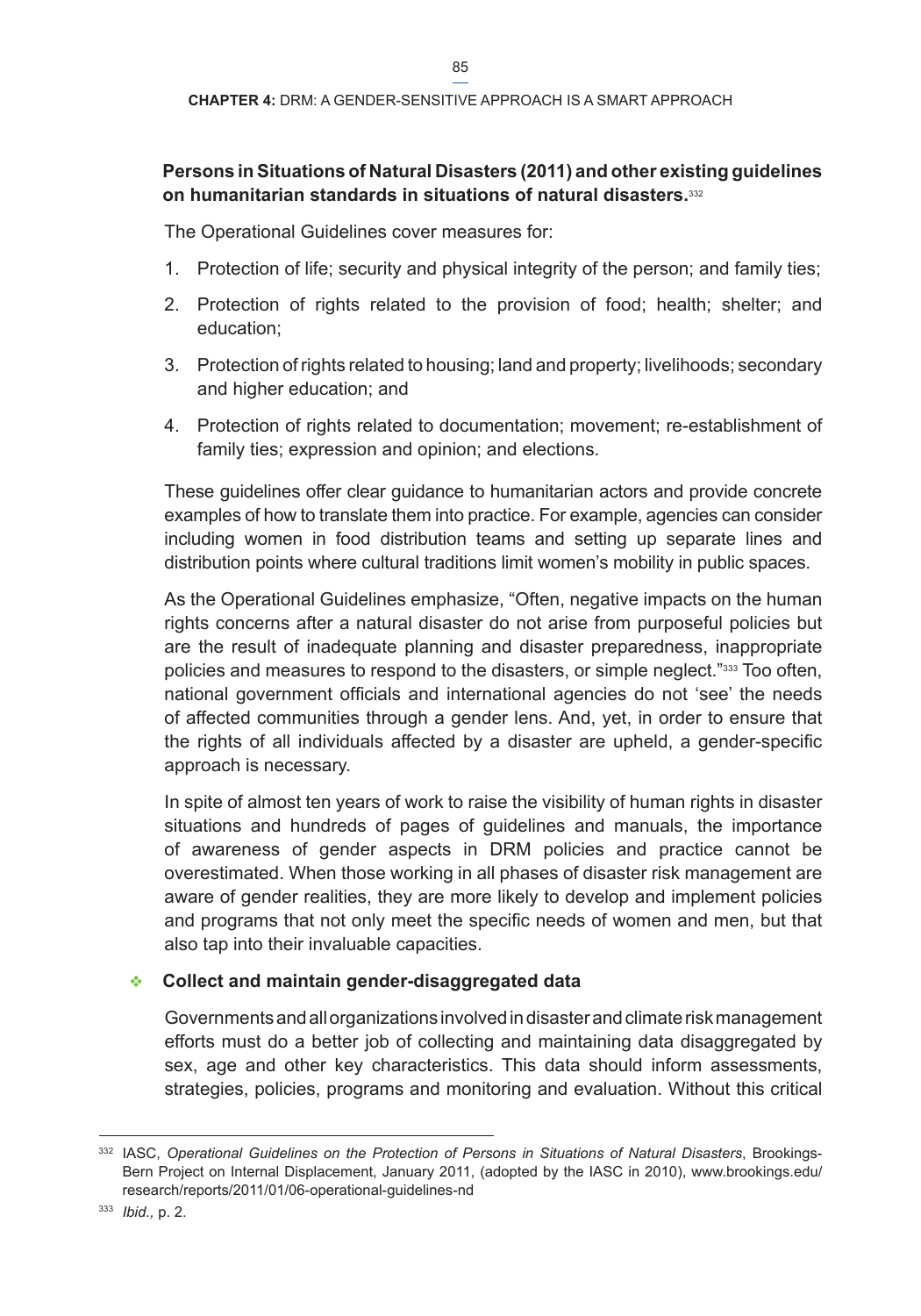data to inform policy and planning, risks may not be adequately or effectively mitigated, thereby wasting precious financial and human resources. According

to the 2010-2011 HFA Mid-Term Review, initial data from the 2009-2011 HFA Monitor indicate that 62 out of 70 countries do not collect vulnerability and capacity information disaggregated by gender.334 Hence, it is clear that collecting such data is a critical starting point for implementing a systematic, gender-sensitive approach to risk management. Governments should insist that their DRM programs collect gender-disaggregated data. Donors should require – and support – those they fund to collect information organized by gender and other relevant categories.

### ❖ **Conduct further research on gender and disaster and climate risk management**

While there has been a laudable increase in reporting on gender and natural disasters and climate change, particularly in recent years, there is still a dearth of gender-based analysis in existing risk reporting, assessments and evaluations that are not specifically focused on gender. For example, the IPCC's 2003 report failed to include gender considerations in its cross-cutting themes, and there is no attention to gender or women in its 2007 Synthesis report. The Urban Risk Assessment, developed by the World Bank, with UN-Habitat, UNEP and Cities Alliance, only mentions women in its suggestions for urban risk mapping which should take into account vulnerable groups, including '"women-headed households," and "gender" as one of the variables which indicate household resiliency, to use in socioeconomic assessments.335 However, the reporting on the case studies lacked any specific gender analysis.336 A gender-sensitive approach does not just entail attention paid to or inclusion of women, but also consideration of the needs and capacities of men, which are often overlooked.337 At the same time, applying a gender analysis only in terms of vulnerabilities often has the effect of de-emphasizing the resources and capacities for leadership which women bring. While it is true that women tend to have specific vulnerabilities, it is also true that not all women are vulnerable. Care must be taken to consider and assess strategies that address the specific needs, vulnerabilities and capacities of men, women, children, and various groups within, as well as how their needs, roles and capacities change over time.

❖ **Ensure the integration of a gender-sensitive approach to disaster and climate risk management in key policies and programs** – including all five priority areas of the HFA, climate risk management plans and programs (e.g., the World Bank's

<sup>334</sup> UNISDR, *Hyogo Framework for Action 2005-2015: Building the Resilience of Nations and Communities to Disasters. Mid-Term Review 2010-2011*, March 2011,<www.unisdr.org/we/inform/publications/18197>

<sup>335</sup> Developed as part of a Memorandum of Understanding on a joint Cities and Climate Change work program between UN-Habitat, UNEP, and the World Bank, and supported by Cities Alliance.

<sup>336</sup> See: World Bank, *Urban Risk Assessments: An Approach for Understanding Disaster and Climate Risk in Cities*, Working Draft, 2011, pp. 31 and 44. The same language was used in the final report, which includes results from case studies where the URA was piloted. See: Eric Dickson et al., *Urban Risk Assessments: Understanding Disaster and Climate Risk in Cities*, World Bank, 2012, pp. 41 and 56, [http://elibrary.worldbank.](http://elibrary.worldbank.org/content/book/9780821389621) [org/content/book/9780821389621](http://elibrary.worldbank.org/content/book/9780821389621) 

<sup>337</sup> See for example: World Bank, *Gender and Climate Change: Three Things You Should Know*, 2011, p. 7.